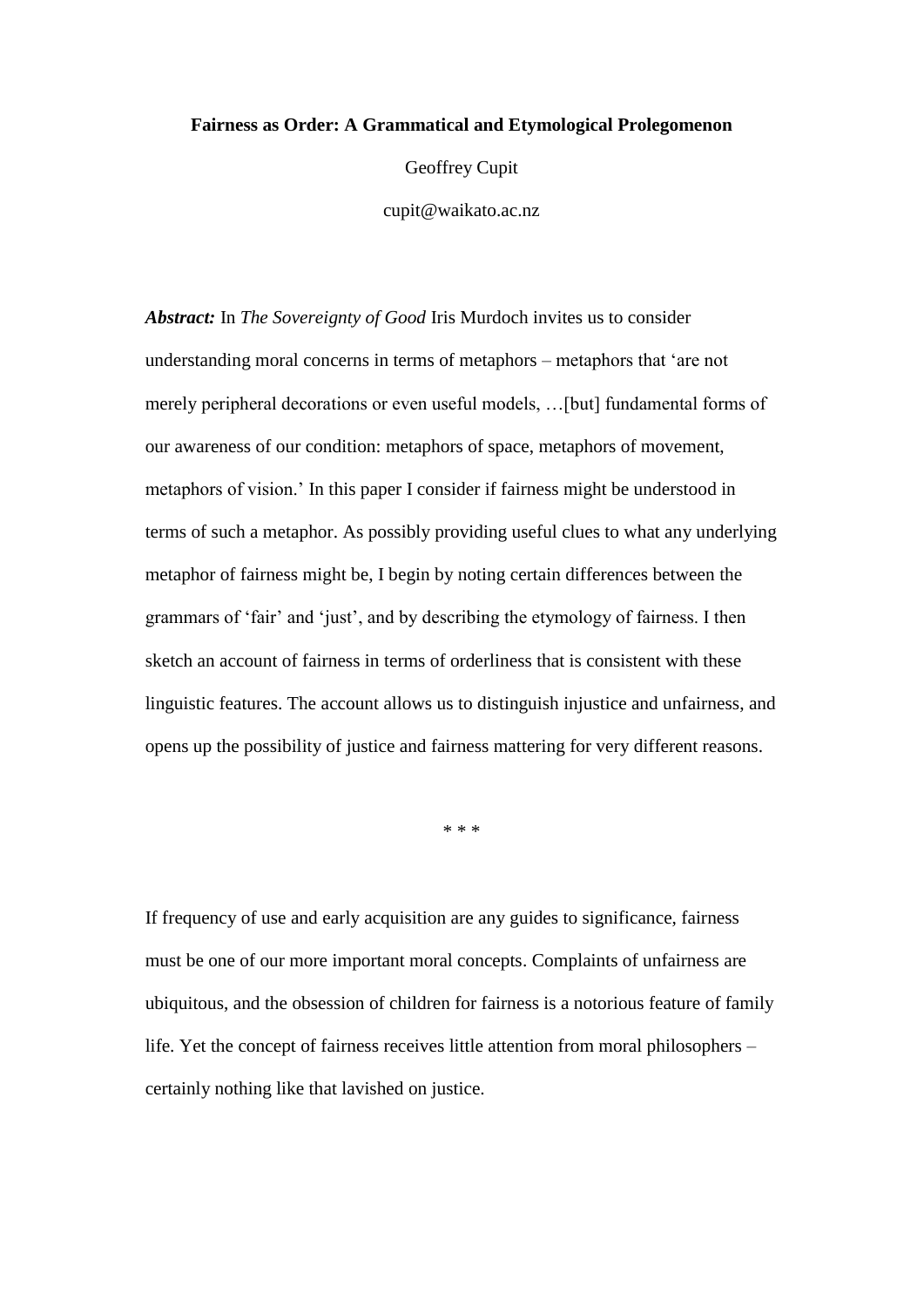This neglect may seem deserved – and for two reasons. First, it may be said that fairness is concerned only with procedures and interpersonal comparisons, and that neither of these two areas raise any deep philosophical issues. Thus there may seem no need to analyze the concept of fairness. Second, it may be said that fairness is a part of justice, and hence issues of fairness are addressed (if only implicitly) by accounts of justice. Again, then, discussion of fairness is unnecessary.

But these are poor reasons for not analyzing fairness. Fairness is *not* restricted to the assessment of procedures and interpersonal comparisons. There is something unfair about punishing people for what they have not done, even if the punishment is preceded by a fair trial, and even if such treatment is meted out to everyone. Nor ought we to think of fairness as a mere part of justice. Unfairness is broader than injustice – or, at least, there can be arrangements that are unfair but not unjust. Consider the parable of the labourers in the vineyard. It is reasonable to say that the vineyard owner's actions were not unjust. No one was paid less than the rate agreed (and that rate was not exploitative  $-$  or so we may suppose). Nevertheless the labourers who worked all day had a point when they complained at receiving the same payment as those who started later. (Were the complaint to have no merit the story would have no point and would not have been worth telling.) The labourers' complaint is naturally expressed in terms of fairness: there is something unfair about my working harder than you for the same wage. It seems, then, that the vineyard owner acted unfairly but not unjustly. But if there can be unfairness without injustice, fairness cannot be a mere part of justice, and we ought not to assume that issues of fairness will be looked after by discussions of justice.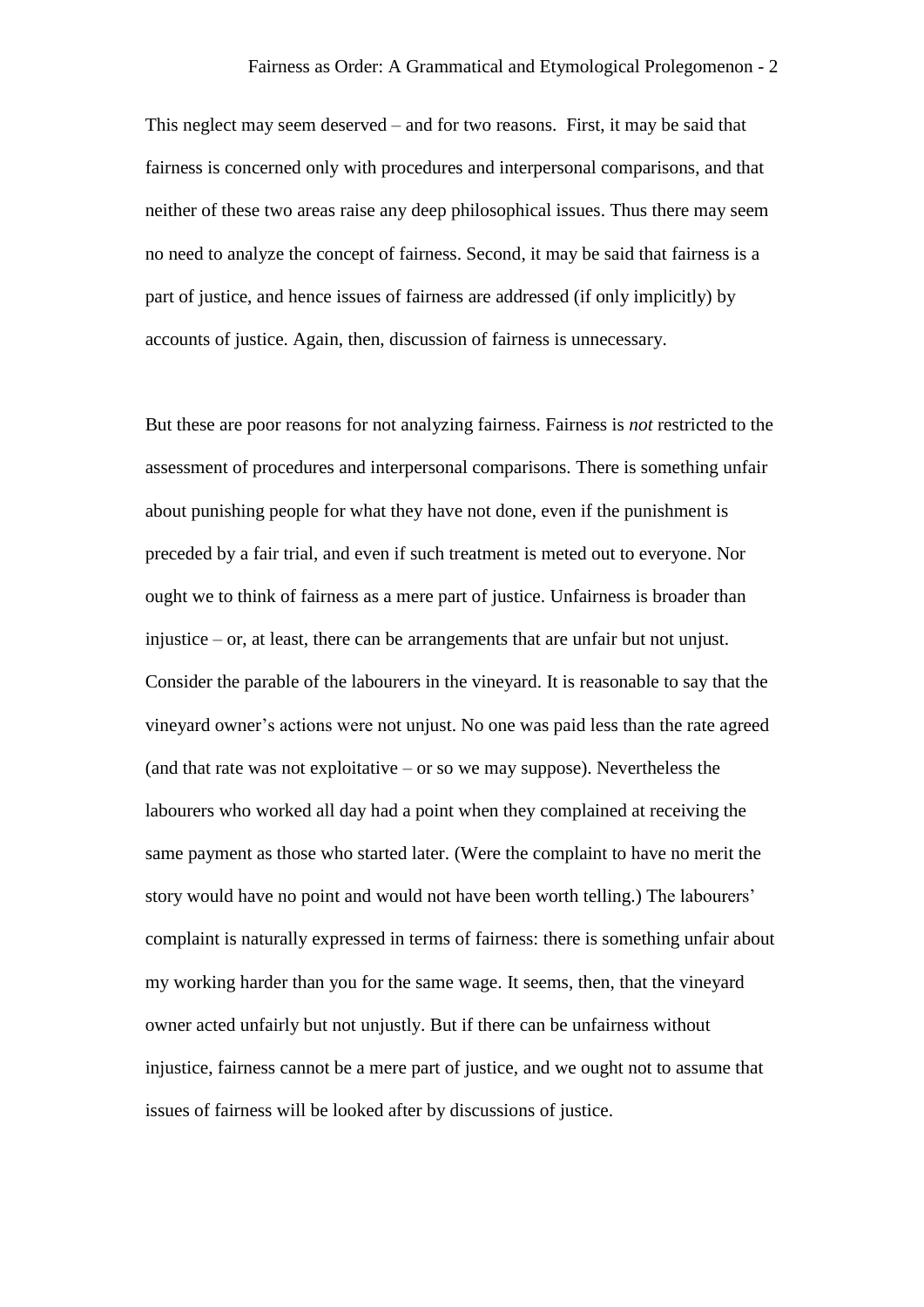So what is fairness? Consider the following observation of Iris Murdoch:

The development of consciousness in human beings is inseparably connected with the use of metaphor. Metaphors are not merely peripheral decorations or even useful models, they are fundamental forms of our awareness of our condition: metaphors of space, metaphors of movement, metaphors of vision. ... it seems to me impossible to discuss certain kinds of concepts without resort to metaphor, since the concepts are themselves deeply metaphorical and cannot be analysed into non-metaphorical components without a loss of substance.  $\ldots$ <sup>1</sup>

If Murdoch is right, it will not be surprising if a *moral* concept is 'deeply metaphorical'. In highlighting metaphors of space, movement, and vision Murdoch suggests that the role of 'deep' metaphors is to facilitate the expansion of our consciousness from the spatial, material, and empirical to more abstract realms. But moral thought is abstract by its nature. Thus we may reasonably expect moral concepts to employ metaphors of the kinds to which she refers. And indeed such metaphors are a feature of moral thinking. Metaphors of space are employed when we talk of what we owe to the *higher* animals, of our de*base*ment, and of our fundamental equality putting us all on the same *level*. Ideas of integrity and dependability invoke notions of solidity and of immobility. And for metaphors of vision we may look to the ideas of regard and respect. We might wonder if Murdoch goes too far in suggesting such metaphors cannot be analysed away without loss of

<sup>&</sup>lt;sup>1</sup> Iris Murdoch, *The Sovereignty of Good* (London, Routledge and Kegan Paul, 1970) p. 77-8.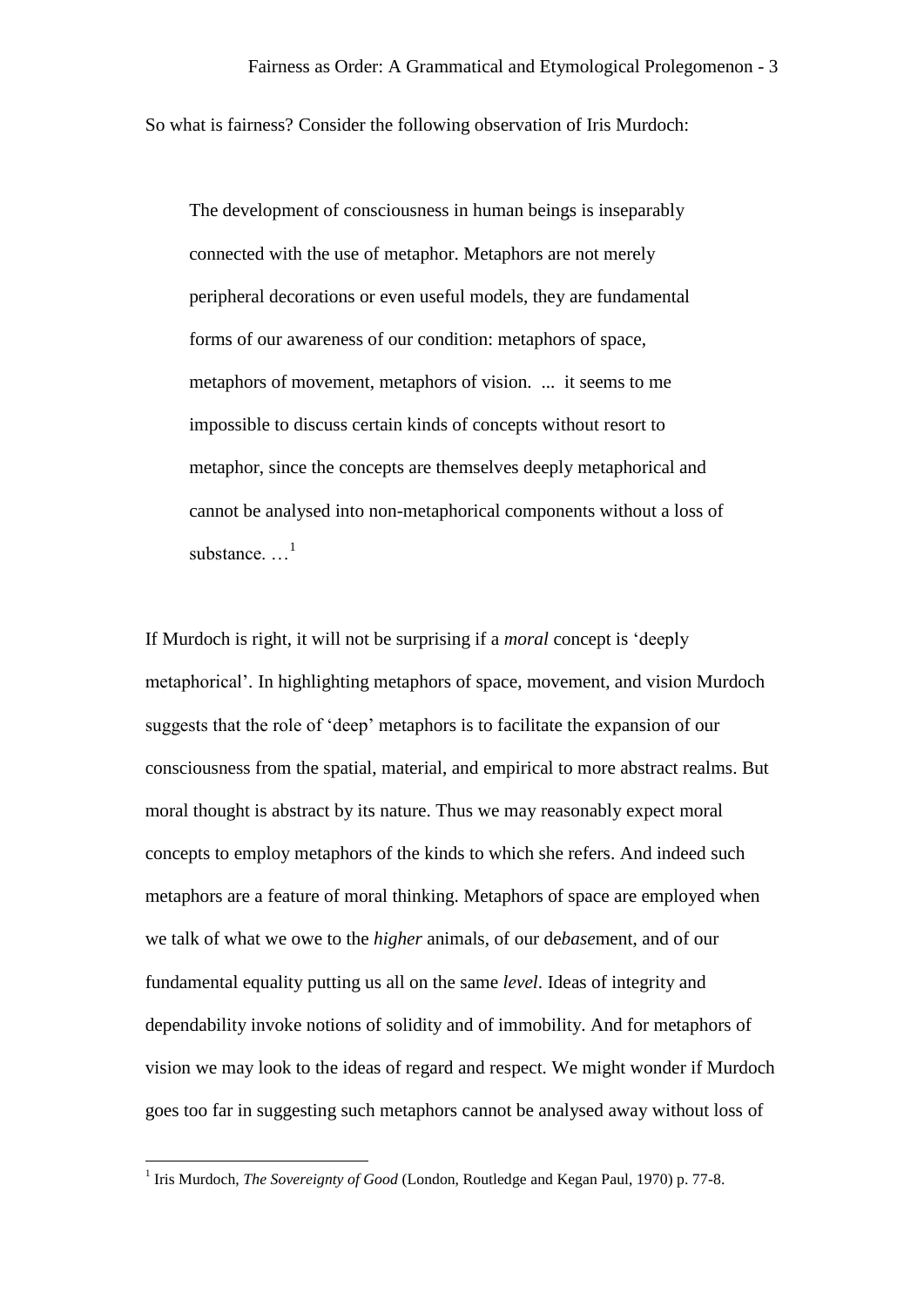substance. But even if she does, identifying the metaphor that has featured in the development of a moral concept seems likely to increase our understanding of that concept. The metaphor may be a useful guide to what still lies at the core of a particular moral concept, or, if the concept has developed away from its original core, to its life history. (Of course a concept may change and develop over time to such a degree that it loses touch with its original core. But where this is so, it is worth asking whether the concept still makes sense. Identifying original metaphors will suggest when this is a particularly pertinent question to ask.)

If fairness is 'deeply metaphorical', how is the metaphor to be discerned? Etymology may offer some clues. The etymologies of a number of moral terms suggest that particular visual or physical metaphors have featured in their development: from blackening we have denigration, from crooked depravity. Attention to grammar may also help. Subtleties of grammar may suggest that a concept has particular features – and those features may set limits on what the underlying metaphor may be.

I shall begin, then, by looking at some aspects of 'fair''s grammar – focusing in particular on differences between the grammars of 'fair' and 'just'. I will then turn to fair's etymology. In proceeding in this way I do not mean to suggest that etymology, or grammatical differences, are guaranteed to be of philosophical interest. My assumption is only that they may be suggestive, and may play a role (albeit alongside other considerations) in developing an understanding of fairness – an understanding informed by subtle distinctions and significant connections.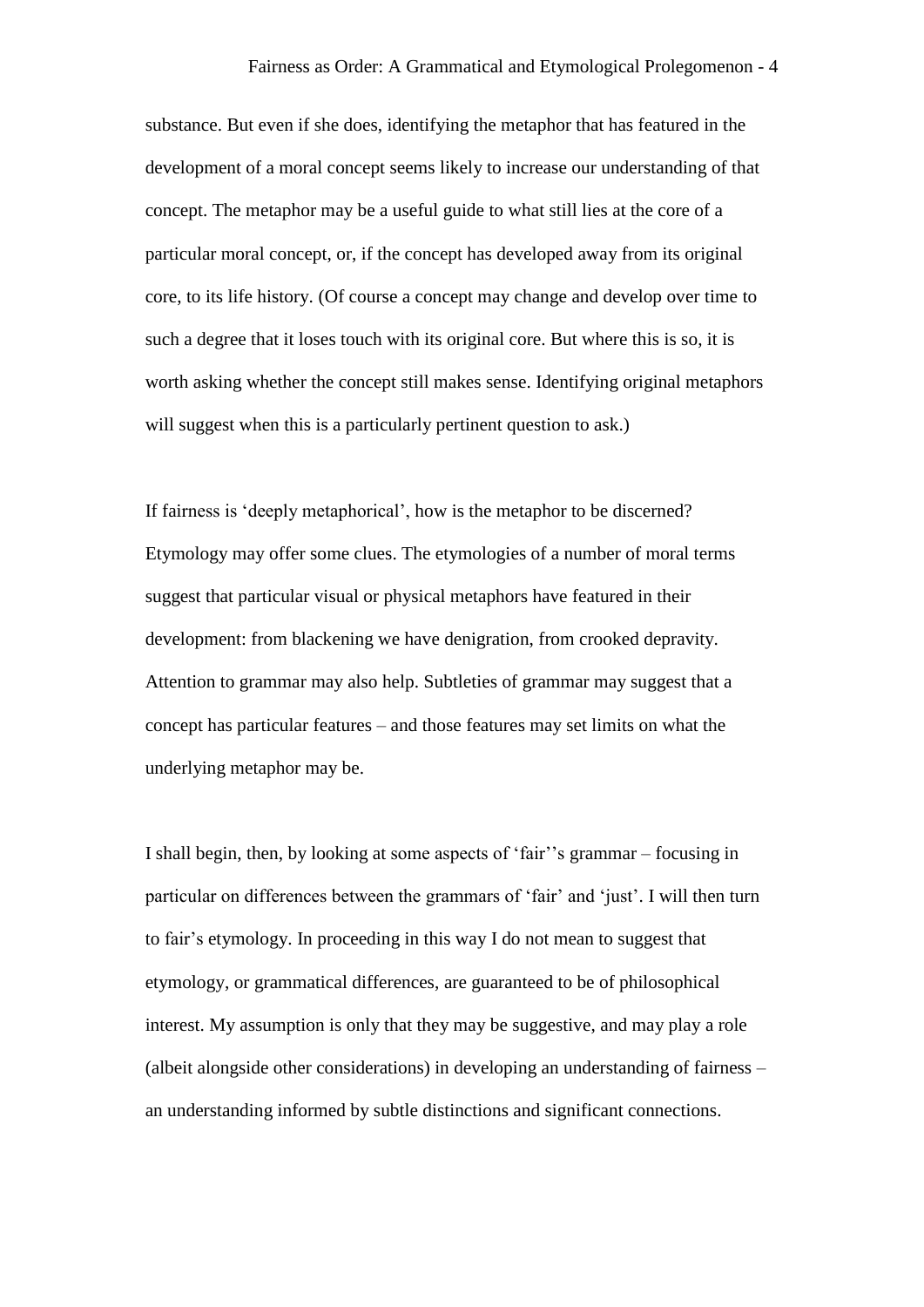In the final section of the paper I outline an account of fairness suggested by fair's etymology and consistent with its grammar. This account understands fairness in terms of a metaphor of order. Unfairness is a type of disorderliness. Such an understanding will allow us to distinguish between justice and fairness, while at the same time explaining their proximity. It will also suggest that injustice *qua* injustice and unfairness *qua* unfairness matter for very different reasons.

## **1. The Contrasting Grammars of 'Fair' and 'Just'**

In considering the grammar of 'fair' I will take a comparative approach, noting certain contrasts between the grammars of 'fair' and 'just'. A good way to achieve a more subtle understanding of any concept is to ask how it differs from its near neighbours – and there can be no doubt that justice is a neighbour of fairness.

The first contrast I want to note concerns the expression of comparatives, superlatives, and degrees. In comparing the fairness of different policies we might say that 'Policy A would be fairer than Policy B, but Policy C would be the fairest of the three'. In expressing degrees of fairness we might use any of a range of expressions: 'entirely fair', 'quite fair', 'a bit unfair', and 'very unfair'. All this seems unremarkable. But now consider justice.

Suppose we must choose between a number of possible courses of action, none of which is free from injustice. Such choices are often difficult: somehow we must judge the relative seriousness of the injustices, and we might be unsure how to set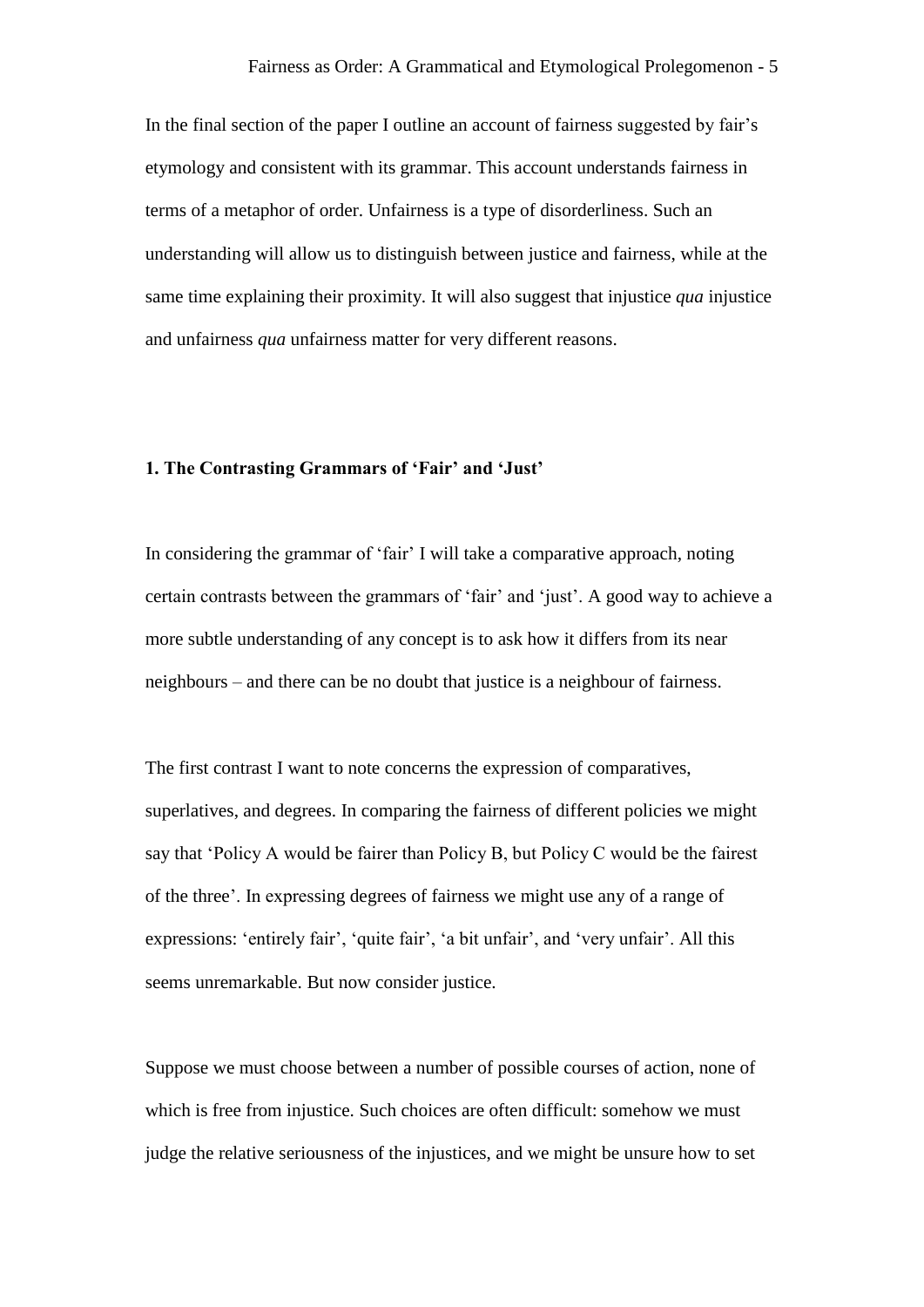about this task. But suppose we reach a judgment. How is that judgment best expressed? There is a notable tendency to express comparisons and degrees in terms of *injustice* rather than justice – and even when this makes for a more convoluted expression. The better arrangement is said to be 'less unjust' rather than 'more just' (or 'juster'); the best arrangement is the one that is the least unjust, rather than the most just. Arrangements may be described as 'grossly unjust' or as inflicting only 'minor injustice'. But there is an awkwardness about 'quite just' and 'very just', and a certain redundancy to 'entirely just'. 'Entirely just' is just 'just'.

There is, then, a contrast between justice and fairness in the expression of comparatives, superlatives, and degrees. As regards fairness, both 'fair' and 'unfair' are used to express degrees, comparatives, and superlatives. There is nothing odd about 'fairer' and 'fairest'. Faced with a tragic choice we may say that a particular arrangement is the fairest in the circumstances. But justice is different. Comparisons and degrees are happily expressed only in terms of *in*justice.

This focus on injustice suggests that injustice has a primacy over justice – that we should think of justice as the absence of injustice, and understand justice by understanding injustice – rather than vice versa. Injustice is the fundamental concept; justice is the derivative. Mill seems to be making this point when he says: '... justice, like many other moral attributes, is best defined by its opposite  $\ldots$ .<sup>2</sup> But even if Mill is right to say that the primacy of the negative applies with regard to many moral attributes, it seems not to apply in the case of fairness – at least if our

 2 John Stuart Mill, *Utilitarianism*, Ch. 5.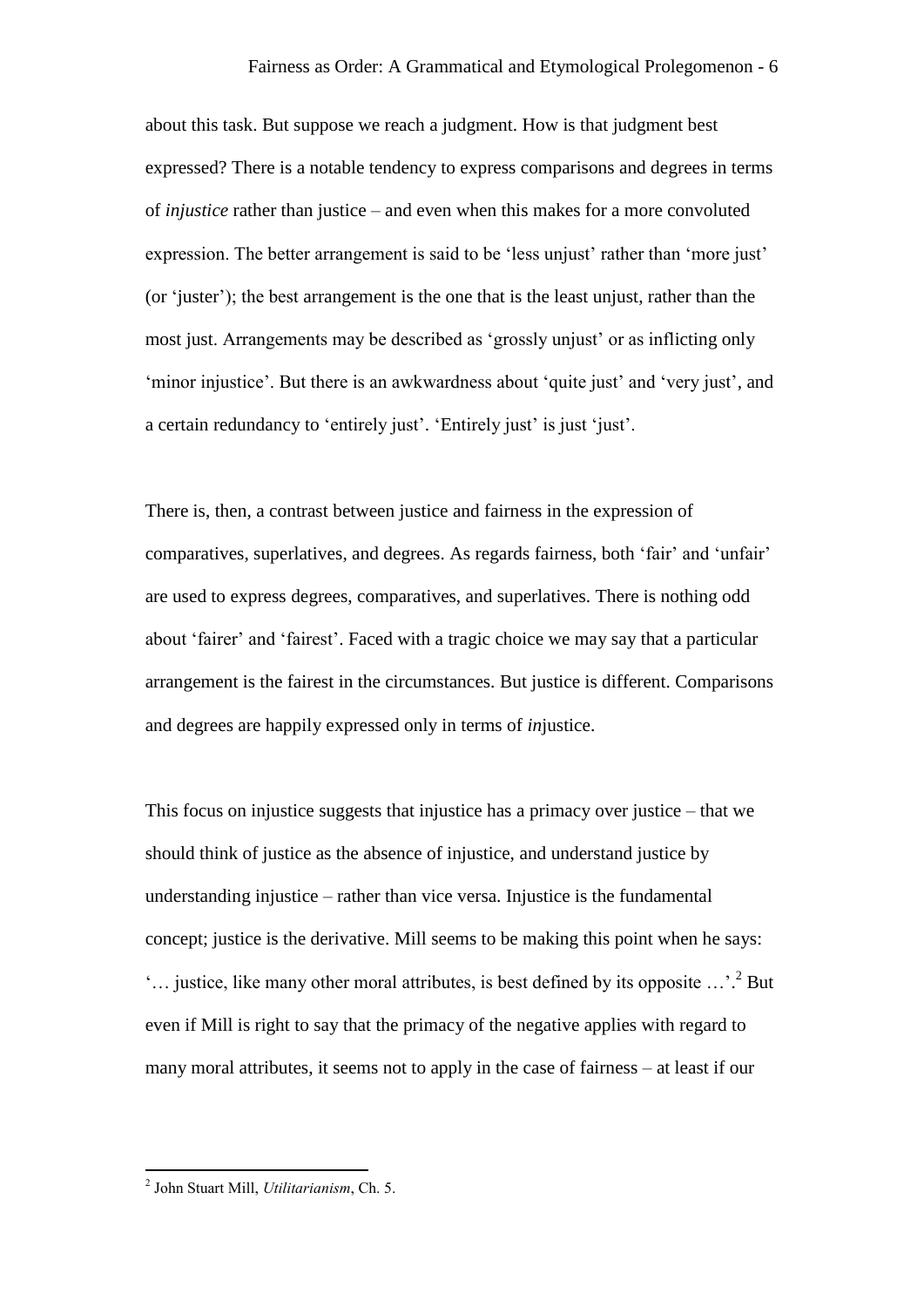practice when expressing comparisons and degrees is any guide. We do not eschew 'fairer' and 'fairest'.

What explains why injustice wears the trousers, when fair and unfair live together on equal terms? Why should injustice be deeper than justice, while fair and unfair are on the same level? An explanation is suggested by a second grammatical contrast between justice and fairness – a difference concerning particularity.

There is such a thing as *an* injustice. Given enough time and effort one might, in principle at least, identify and count the injustices one suffers. I might say that I have suffered four injustices this week, three minor ones on Tuesday, and a more serious one on Thursday. Injustice – or some of it, at least – has a particularity.

Fairness is different. We talk of injustices, but not of 'unfairnesses'. We cannot count unfairnesses; I cannot say I suffered two unfairnesses on Tuesday. Unfairness, as far as its grammar is concerned, lacks the particularity of injustice. This is not to say that we cannot individuate when talking of unfairness. I can say that I have been treated unfairly five times this week – very unfairly on each occasion. But such particularity is introduced by talking of occasions, periods, treatments, or whatever – particulars that then have unfairness associated with them. In contrast to injustice, particularity does not come as part of unfairness itself.

This difference between injustice and unfairness opens up the possibility of accounting for injustice's priority over justice, and unfairness's lack of priority over fairness, in terms of the presence and absence of particularity. We might give the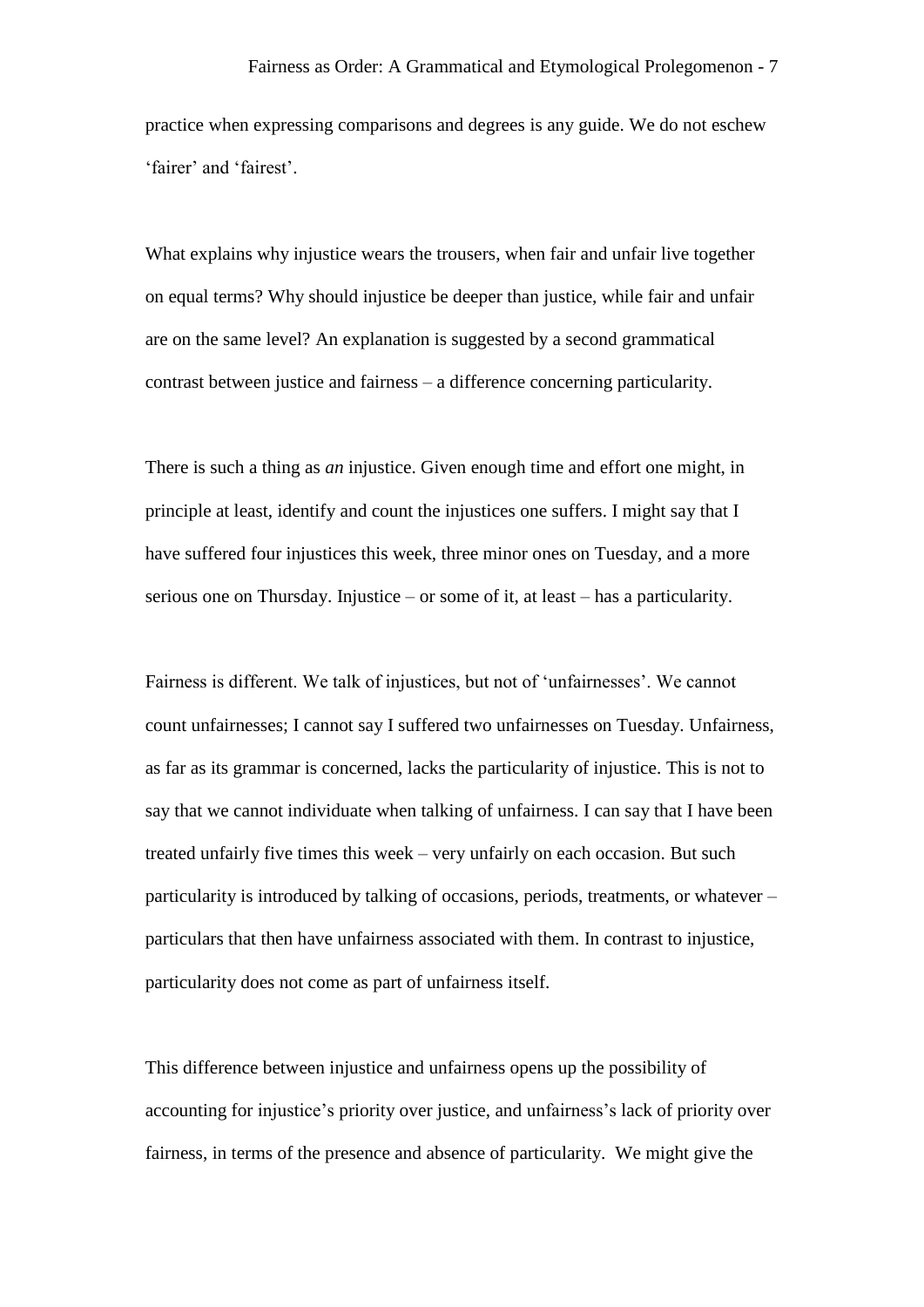following 'atomistic' account of justice. At root there are injustices. (There are no 'justices'.) Where there are injustices, there is injustice. The more injustices there are, and the more serious they are, the more injustice there is. (Aggregating and comparing these injustices is not plain sailing – hence our frequent uncertainty as to which of two states of affairs is the more unjust.) Justice is the absence of injustice, that is, the state where there are no injustices. (Hence the redundancy of 'entirely just'.) Thus a concern for justice is a concern to avoid injustices. Given this, in making comparisons we must focus on injustice.

Fairness is different. If unfairness lacks the atomicity of injustice – if unfairness is not constituted by 'unfairnesses' – then an understanding of fairness does not require a focus on the avoidance of 'unfairnesses'. Of course, where there is fairness there is no unfairness, and where there is unfairness there is no fairness. But the absence of atomicity leaves it open for fairness and unfairness to be on the same level as regards understanding their nature, and for comparisons and degrees to be expressed in terms of fair as readily as unfair.

How plausible is an atomistic understanding of injustice? How plausible is it that all injustice (all failure to achieve justice) is the result of injustices? Rather than attempt to consider this question in the abstract – that is, without taking a view on what might constitute the atoms (the injustices) of which injustice is composed – let us consider it in the context of a particular atomistic account – an account that entails that there is an injustice only when someone is wronged by being denied what is due. If this is (at least part of) what an injustice is, then for injustice to be atomic (that is, for there to be injustice only where there is an injustice) it must be that there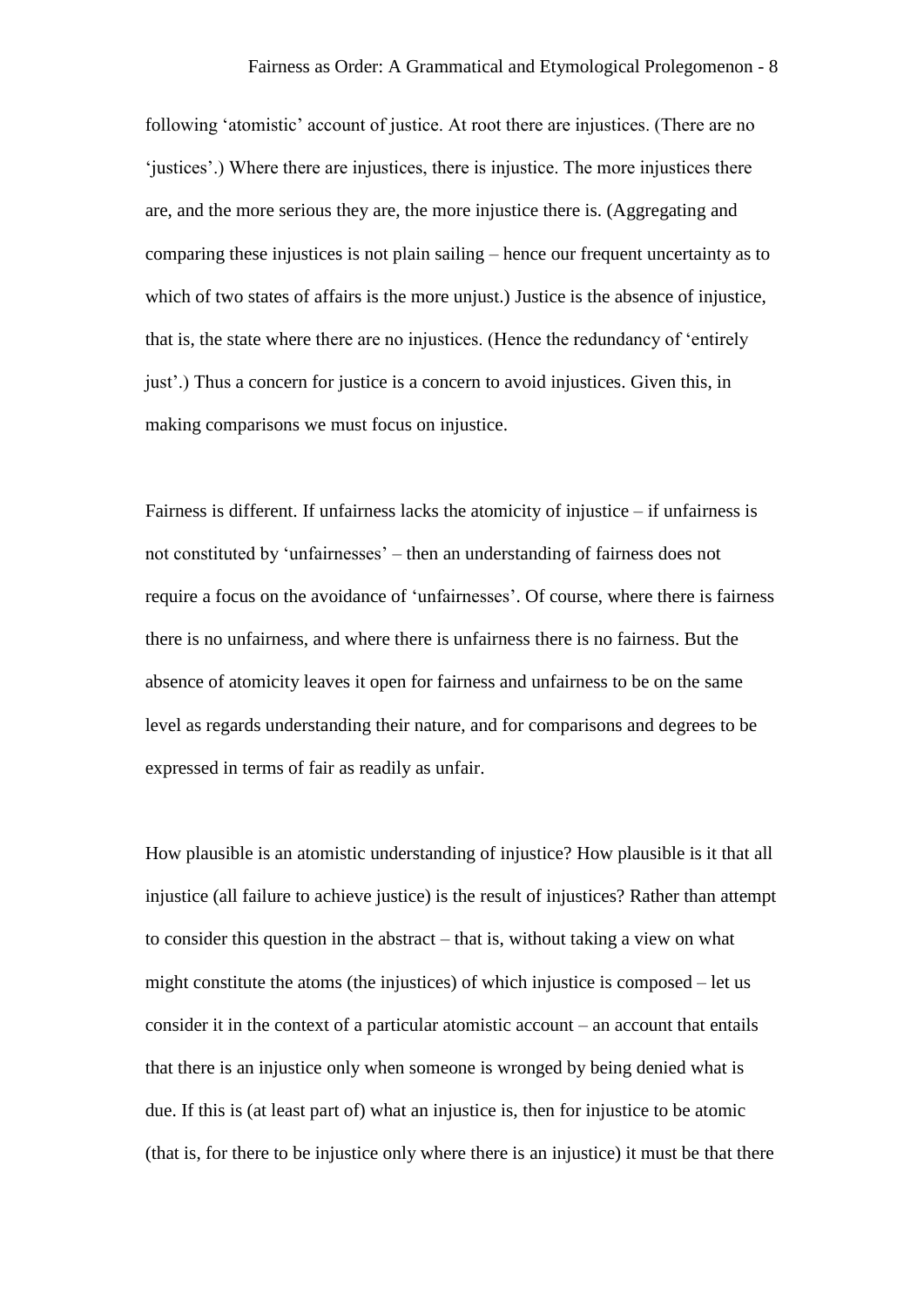is injustice only when someone is done an injustice by being denied what is due. Is this plausible? Or can there be 'victimless' injustice?

Phillip Montague suggests there can be injustice without anyone being done an injustice. He writes:

... a University promotes an undeserving member of staff (but does not fail to promote any deserving ones); a plant manager does not dismiss an employee who deserves to be let go (but fires no-one who does not deserve to be). … The … lesson is that one can act unjustly without doing anyone an injustice. $3$ 

It might be questioned whether Montague's examples are indeed cases where no-one is done an injustice. Perhaps it can be argued that the University's deserving staff, or the staff in the plant who do not deserve to be let go, are done an injustice when others are promoted or not dismissed. But even if that were so, it would show only that these particular examples are unsuitable for making the point Montague wants to illustrate with them. So let us assume that these are cases where no-one is done an injustice. The question then is whether Montague draws the right lesson from them. Do the examples show that there can be injustice where no-one is done an injustice?

Montague's inference is one possibility but it is not the only one. An alternative is to say that his examples are not cases of injustice (since there is no-one to whom an injustice is done), although they may well describe arrangements that are less than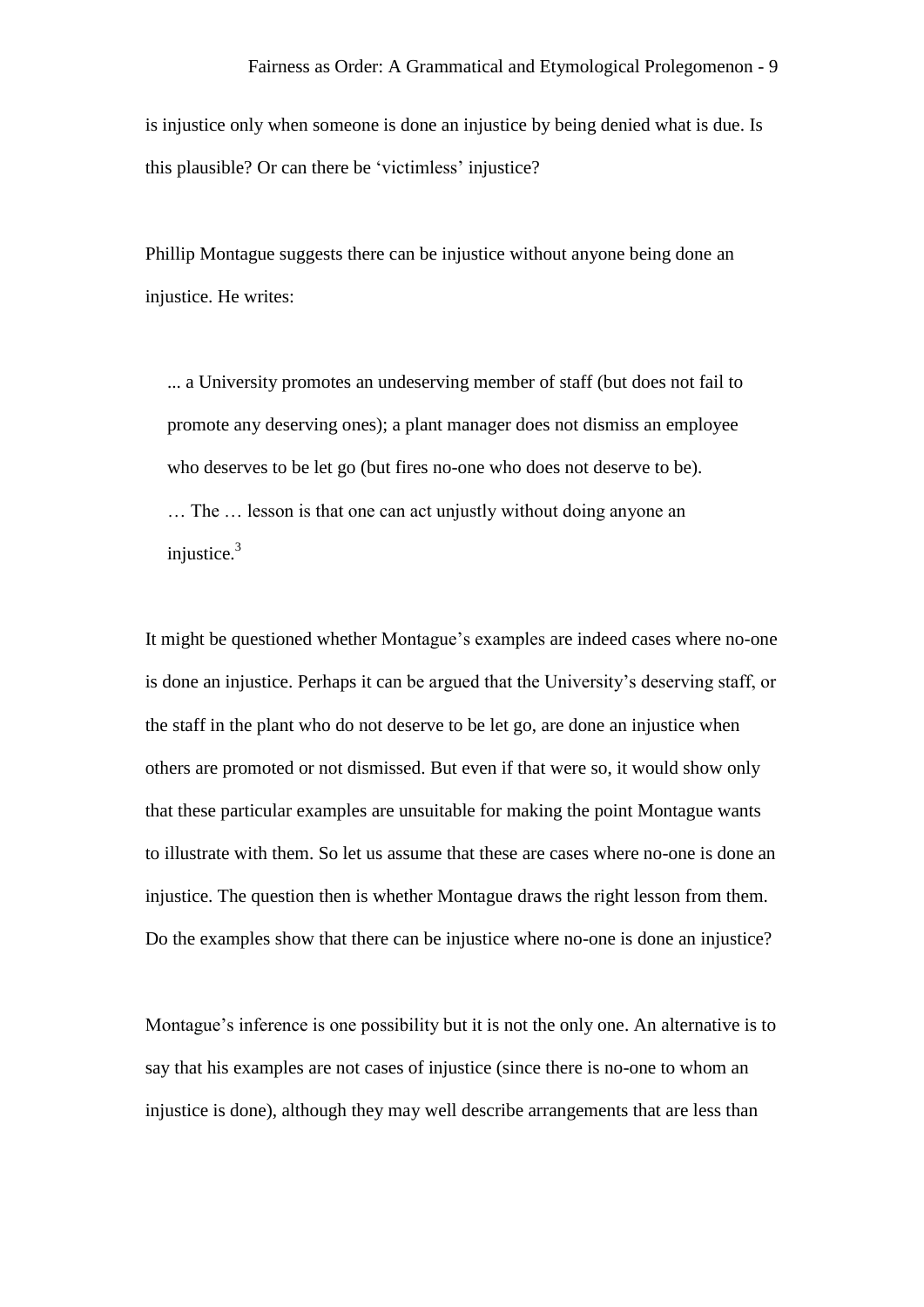ideal. Which inference ought we to make? If we agree with Montague we will have to say that someone's being wronged and denied what is due is not a characteristic of injustice but merely something that often occurs when there is injustice. Is it worth making the virtue of justice less distinctive in this way so as to include Montague's cases as examples of injustice? Or would this be to give up a feature central to injustice in order to include cases that are not really cases of injustice?

This question calls for a judgment as to where the balance of costs and benefits lie. I want to suggest that the costs of following Montague outweigh any benefits. The virtue of rejecting Montague's position, and of endorsing the atomicity of injustice, lies in what it allows us to explain (or to explain simply). First, atomicity offers an explanation of the (apparent) primacy of injustice over justice. Second, it allows us to explain why an arrangement's being unjust (as against unsatisfactory in some other way) is peculiarly significant  $-$  as it is widely taken to be. A plausible explanation of the seriousness of injustice is that when there is injustice, someone is wronged (that is, suffers an injustice). If we accept that injustice is especially serious, but follow Montague in denying that whenever there is injustice someone is done an injustice, how are we to explain the significance of injustice?

We could, of course, deny that injustice *qua* injustice is especially significant. Or we could look for an alternative account of injustice's special significance. But can we really expect to find one if promoting the undeserving, and not firing those who deserve to be let go, are counted as cases of injustice? Are such practices serious enough to be cases of *injustice*? Is it not better to say that while these might be cases

<sup>3</sup> Phillip Montague, 'Comparative and Non-comparative Justice, *Philosophical Quarterly*, 30 (1980),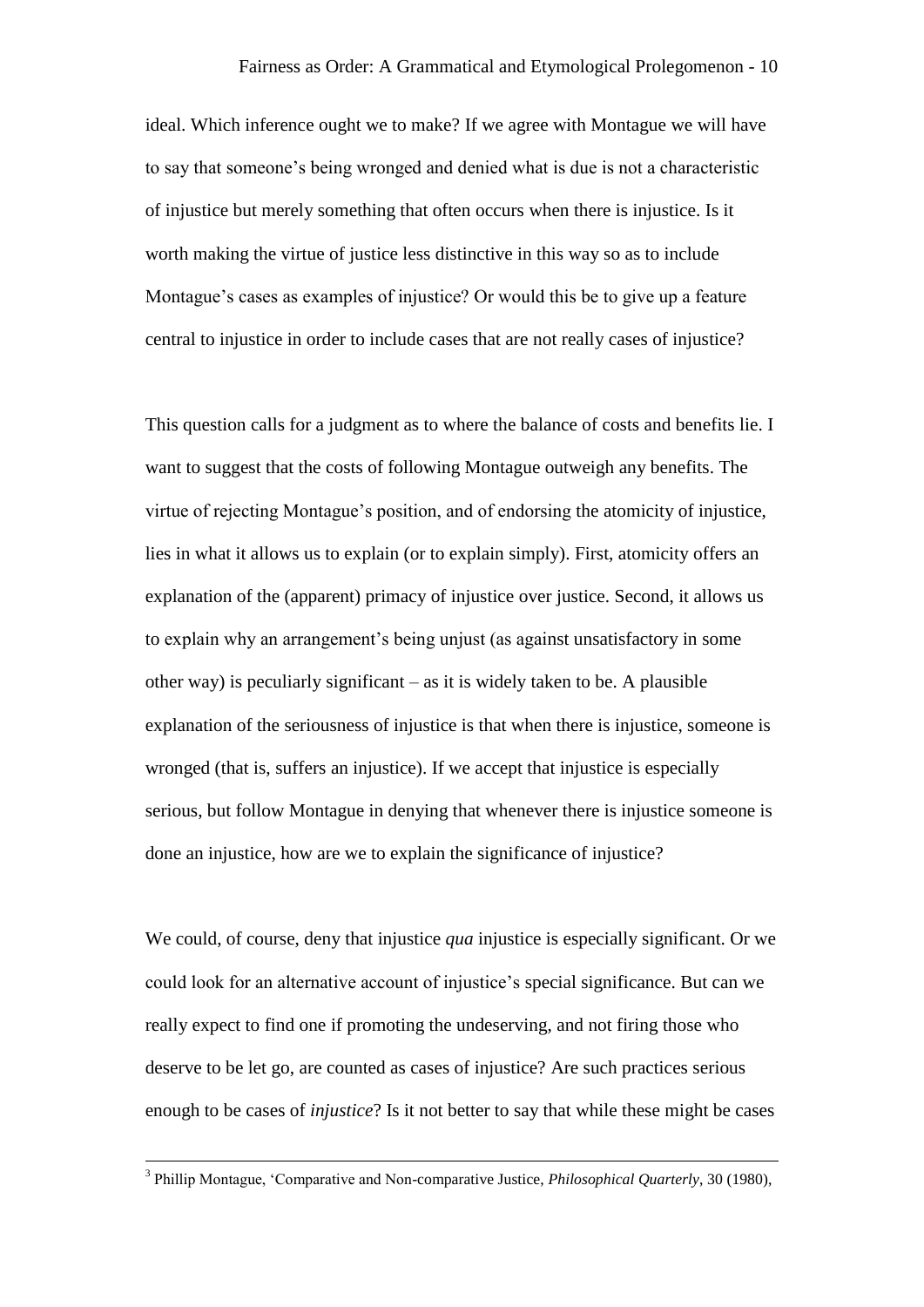of unfairness, they fall short of being cases of injustice – and that the lesson of Montague's examples (to the extent that they are cases where no-one is done an injustice) is not that one can act unjustly without doing anyone an injustice, but that there can be unfairness without there being any injustice?<sup>4</sup>

A consequence of understanding justice as the absence of injustices, with an injustice being understood as a wronging (by virtue of a denial of due), is the coherence achieved (or preserved) between the understanding of justice and the intimacy of the concepts of justice and right. That there is an intimacy between justice and right is suggested by the congruence of their respective grammars. As 'less unjust' is used in preference to 'more just', so 'less wrong' is used in preference to 'more right'. As comparisons are expressed in terms of injustice rather than justice, so, insofar as we are willing to make comparisons at all, it is degrees of wrongness, rather than degrees of rightness, that are compared. And as injustices are particular, so too are wrongs: we talk of doing someone *a* wrong. Nor is the association of just with right limited to grammar. To be done an injustice is to be wronged; to justify is to show to be right; and 'just so' means 'rightly so'.

Given the association of fairness and justice we might expect the grammar of 'fair' to follow the grammar of 'just' in replicating the grammar of 'right'. But if we have such expectations, we will be disappointed. As regards grammar, 'fair' replicates not 'right' but 'good'. As we have 'fairer' and 'fairest', so we have 'better' and 'best'. Comparatives and superlatives of both fair and good are happily expressed in positive as well as negative forms. And as unfairness is not particular, neither is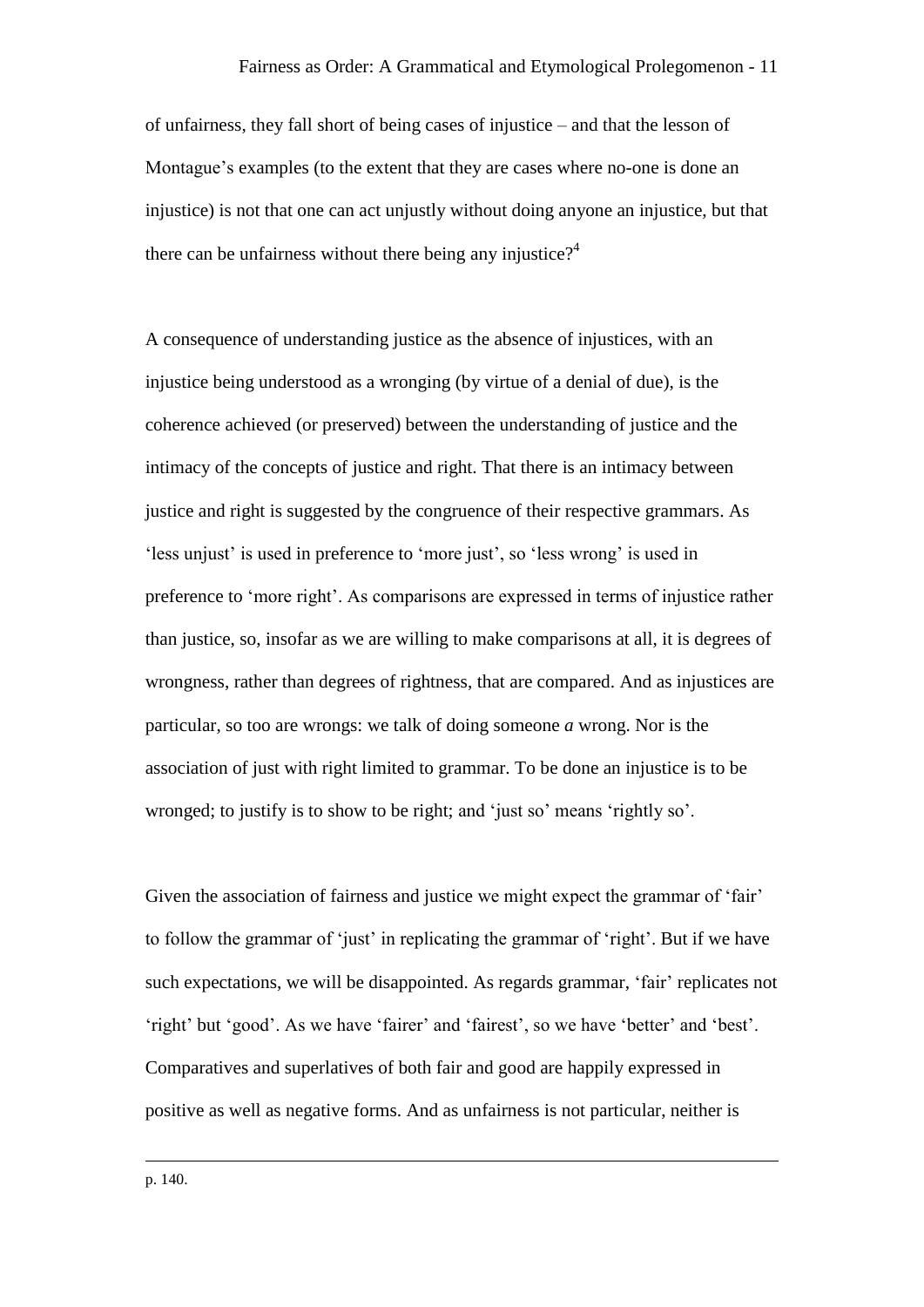goodness. As there are not 'unfairnesses', so there are not 'bads'. And again the association is not limited to grammar. 'Fair' is often a synonym of 'good': fair weather is good weather, and to be 'fair of face' is to be good-looking.

The contrasts in the grammars of 'fair' and 'just' (and their respective similarities with the grammars of 'good' and 'right') raise the question of whether fairness and justice are as deeply connected as they are usually assumed to be. If the fair is part of the good, and goodness is the fundamental concept of teleology, and if the just is part of the right, and rightness is the fundamental concept of deontology, then perhaps justice and fairness have their roots in very different soil – even though their branches intertwines. To be sure, any satisfactory account of fairness must explain why (at least) much unfairness is unjust, and (at least) much injustice is unfair. But that is consistent with the nature of fairness being very different from the nature of justice, and with injustice *qua* injustice, and unfairness *qua* unfairness, mattering for very different reasons.

In considering the grammar of 'fair' I have sought to emphasize distinctions (between fair and just) that are generally overlooked. I want now to focus on some of fair's connections that are generally overlooked (or dismissed as irrelevant).To do this I want to look at its etymology.

<sup>4</sup> In *Justice as Fittingness*, pp. 25-6 I accepted Montague's position. I now think this a mistake.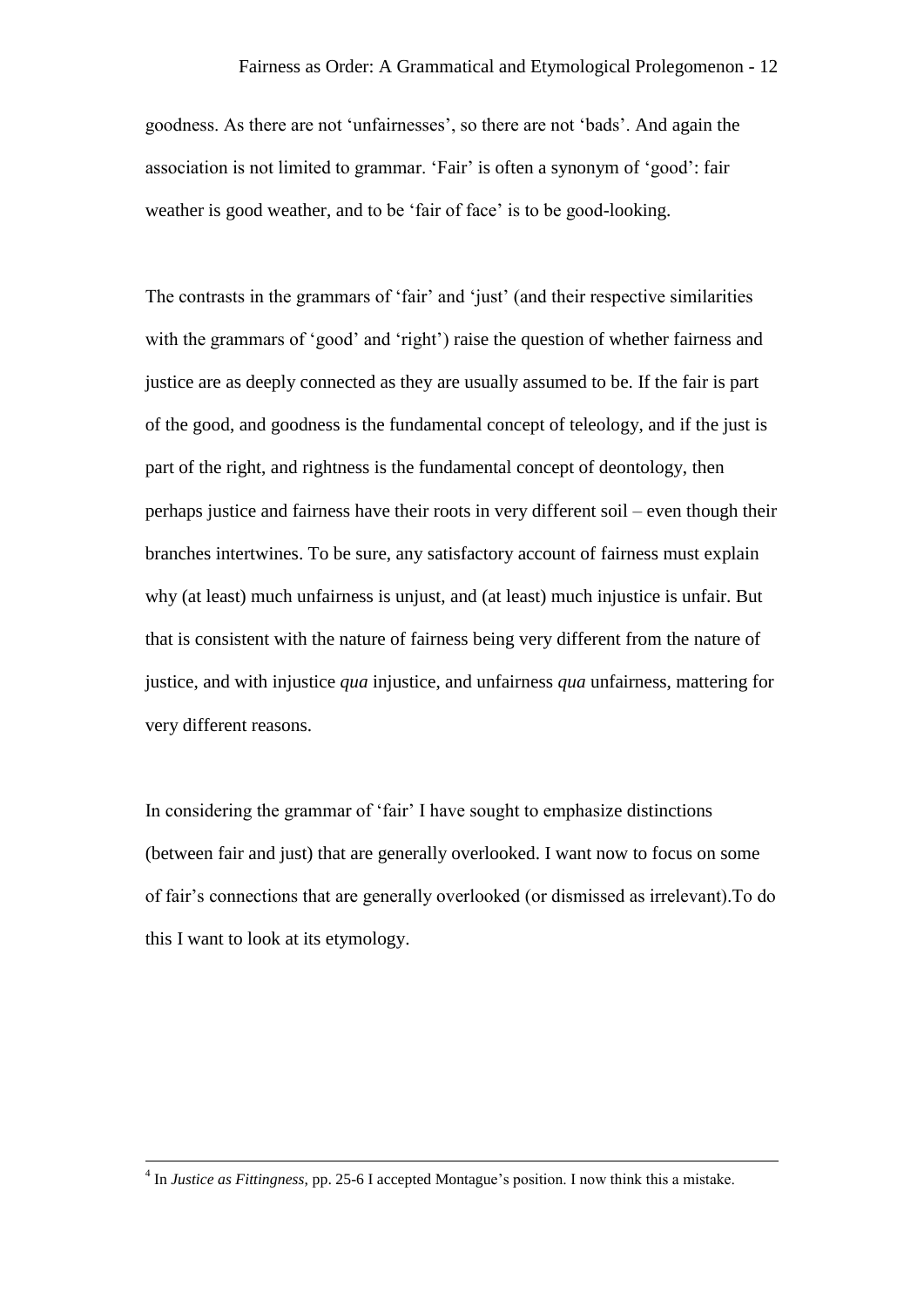## **2. The Etymology of 'Fair'**

'Fair' has many senses. As well as fair treatment and fair shares we speak of fairhaired, a fair copy, fair weather friends, fairgrounds, and so on. Given that our interest is in fairness as a moral concept it is tempting to dismiss these other senses of 'fair' as simply irrelevant. But ought we? Or can at least some of them shed light on the nature of fairness?

Are fair-haired, fairway, and fairground all equally unrelated to fair treatment? Fairhaired, fair copy, fair-weather friend, fairway, and fair shares all have a common ancestry in the Germanic languages of northern Europe. But the noun 'fair' as in 'fairground' – the 'periodical gathering for sales or entertainment' – derives from *feria* in Latin meaning a holiday.<sup>5</sup> Given this, we can be confident that the occurrence of 'fair' in both 'fair shares' and 'fairgrounds' is coincidental, and that no amount of thinking about fairgrounds is going to shed any light on fairness. But why assume that the common ancestry of 'fair treatment' and 'fair-haired' can suggest nothing of interest about the nature of fairness?

Consider, then, the etymology of 'fair' as an adjective. The *Oxford English Dictionary* begins by noting 'In all the older senses formerly used antithetically with *foul'*. <sup>6</sup> Both 'fair' and 'foul' have ancestors and relations in Old English, Old Saxon, Old High German, and Gothic. The *OED* suggests their respective Germanic roots are *fagraz* and *fulaz*. This pairing of fair and foul survives in fair play and foul play,

 $<sup>5</sup>$  This division is reflected not only in etymology, but also in grammar: in the former uses 'fair' is</sup> primarily an adjective; in the latter it is a noun.

<sup>6</sup> *Oxford English Dictionary*, Second Edition, 1989.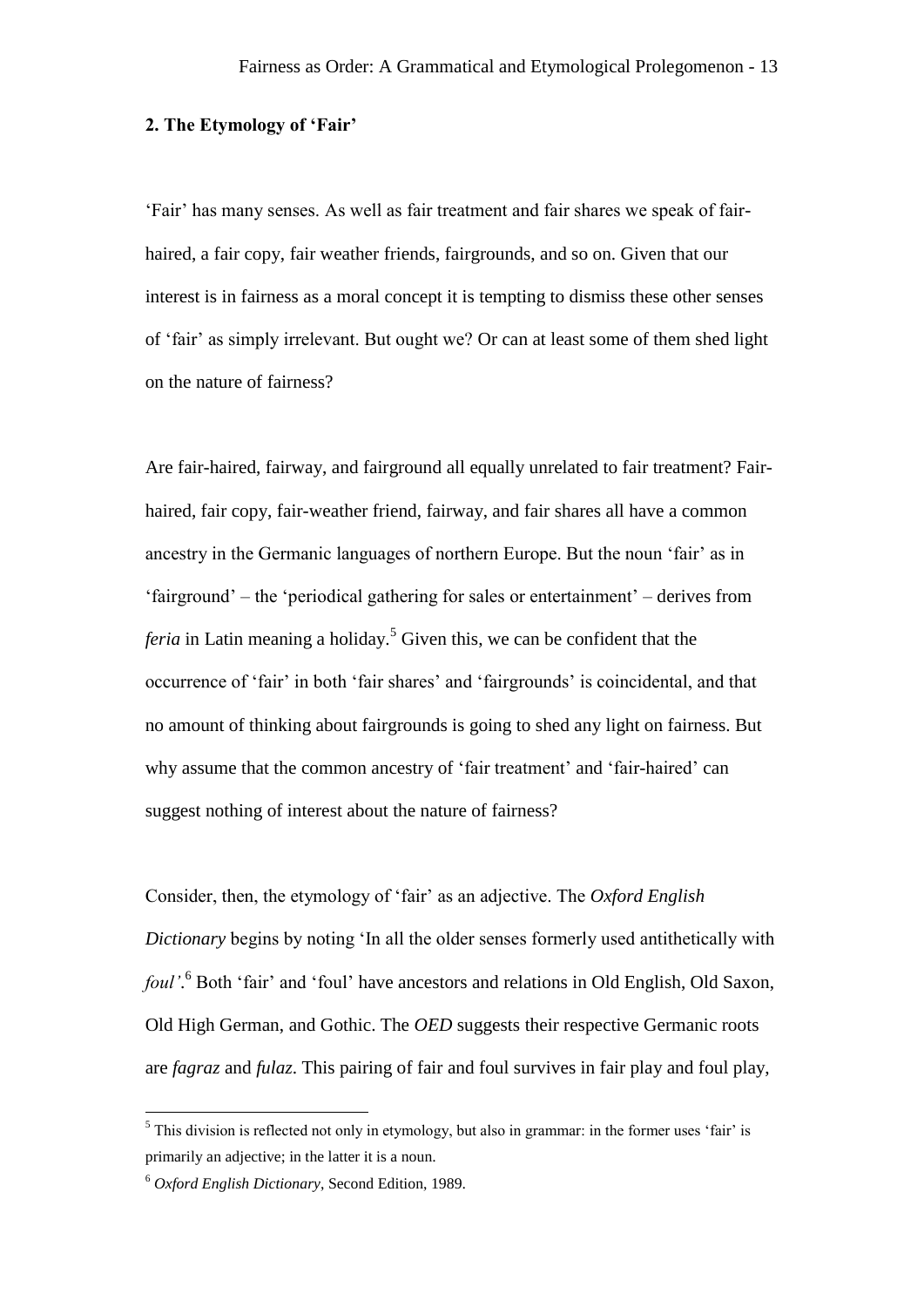in fair means and foul, in fair and foul weather, and in fair as beautiful and foul as ugly. It is used to set the scene in *Macbeth*. Macbeth's first words are: 'So foul and fair a day I have not seen'; and the opening scene concludes with the witches' chant: 'Fair is foul, and foul is fair:/ Hover through the fog and filthy air'. Given this antithesis between fair and foul in all early uses, focusing on foul seems a good way to see what is – or at least was – at the heart of fairness. So let us begin with foul.

The *OED*'s first entry for 'foul', with references going back to about 800 AD, is 'Grossly offensive to the senses, physically loathsome; primarily with reference to the odour or appearance indicative of putridity or corruption'. There are early references to diseases, and to people and carcasses affected by disease. 'Foul' comes into English from northern Europe, but the *OED* suggests an earlier ancestry in Aryan (*pu*), with connections in Sanskrit. Since this is thought also to be the source of terms in Greek and in Latin (*putere, pus*) from which 'putrid' and 'purulent' in English derive, 'foul' and 'putrid' appear to have a common ancestry, but with foul's ancestors taking a northern route across Europe, putrid's a southern.

So 'foul' is concerned with the putrid, stinking and rotten. (Perhaps the sound's association with its meaning derives from blowing out the offensive particles that might get ingested from a rotting carcass or fruit.) What is perceived to be foul is identified at least as much by smell (and taste) as by sight. If the origins of foul lie in the identification of safe food sources, and with avoiding decay and disease, this reflects, perhaps, the importance of smell (and taste) in that process. Appearances may have their uses; but the senses employing contact may be required in order to identify when the chemical changes occurring in decay have begun.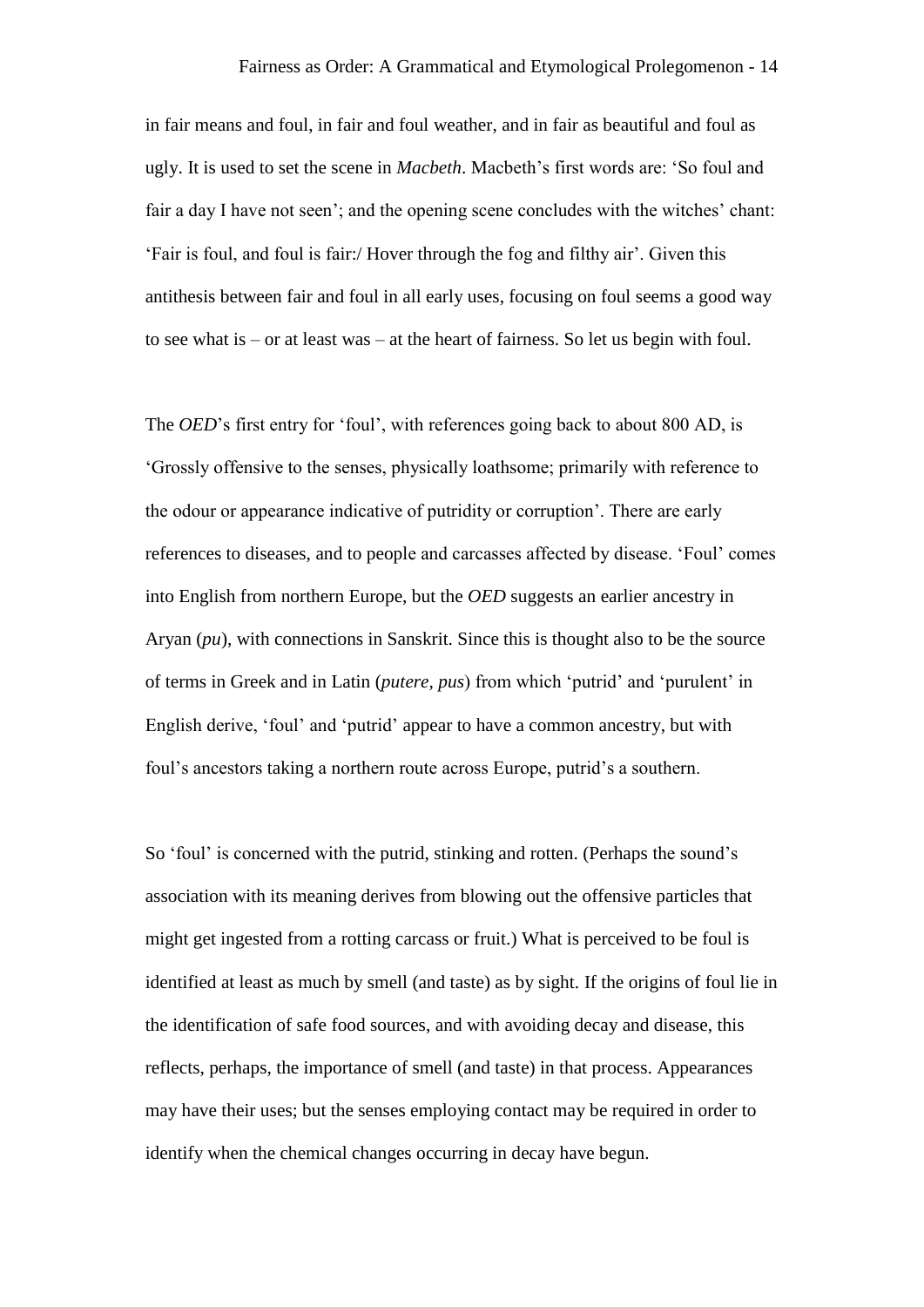Putridity, then, is at the heart of foulness, and foulness is associated with what is associated with putridity. Hydrogen sulphide – with its distinctive rotten eggs smell – is a quintessentially foul-smelling gas. Its presence (as at areas of thermal activity) makes for foul air. Along with the putrid, foul is closely associated with filth and excrement – as in dogs fouling pavements. To foul is to pollute; foul water is polluted water. And to foul things up is to make a real mess of them.

So foul is concerned with putrefaction and corruption, disease and decay, and with filth and pollution. Unsurprisingly, given our concern to survive, we find the foul repulsive, offensive, and unpleasant. At the core of foulness are ideas relating to vitality and health, and (presumably derivative) negative aesthetic associations – that is, ugliness.

What of fair? Fair being the antithesis of foul, we may expect that it too will concern vitality and health, and also aesthetics – but be everything that foul is not. And so it is. To be fair is, in the words of the first entry of the *OED*, to be 'beautiful to the eye; of pleasing form or appearance; good-looking'. Fairness is particularly associated with females – the 'fair sex' – and particularly with those females to whom males are biologically attracted, presumably, at least in part, and not necessarily consciously, on the basis of factors that make for a greater likelihood of producing healthy offspring. Such females – those with vitality and health, and who are youthful but physically mature – are those traditionally referred to as 'fair pretty maidens'.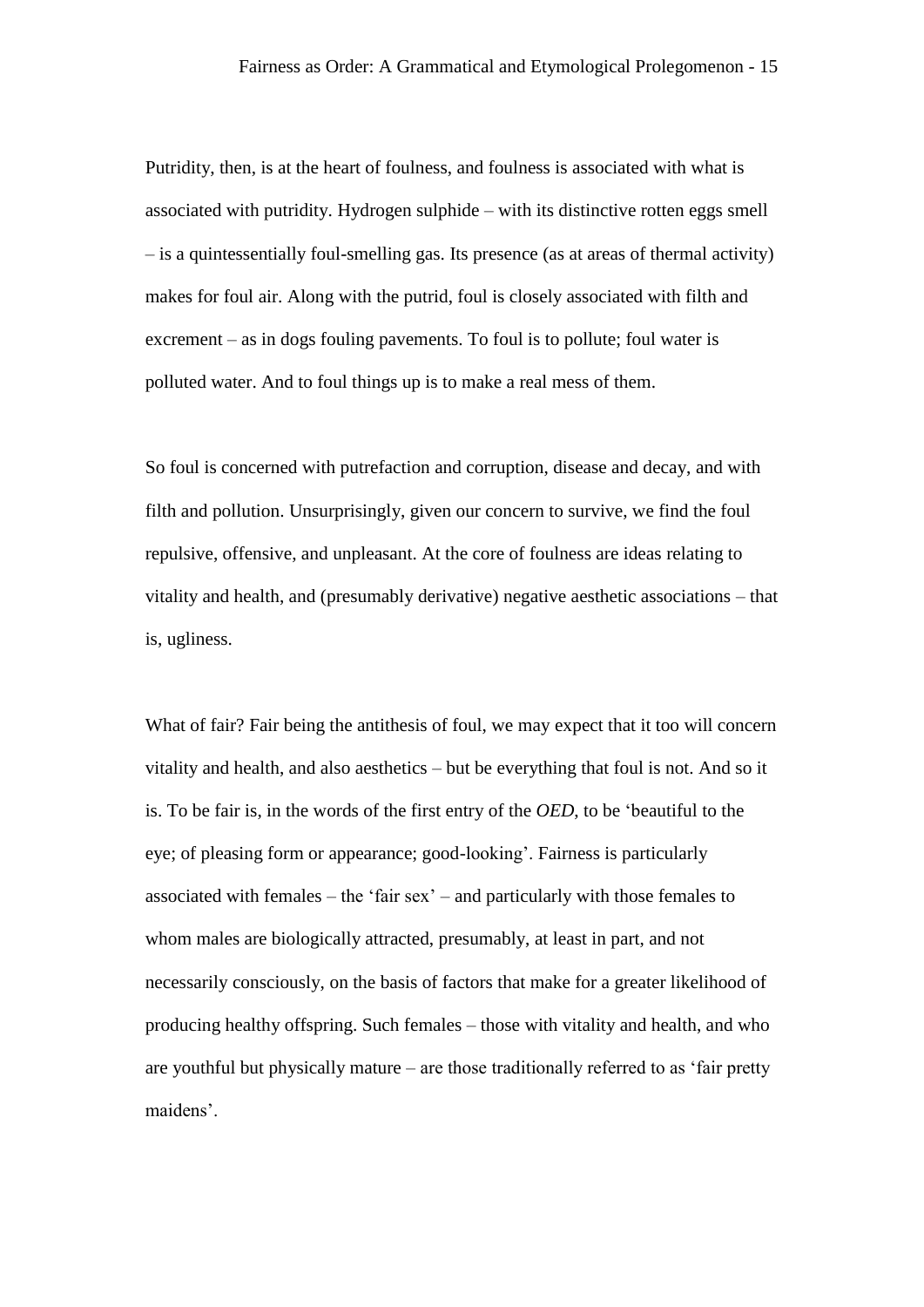The primacy of vision for fairness – of being 'beautiful to the eye' as the OED has it – represents something of a contrast with foul. Putrefaction and decay are often positively identified by smell (and taste); vision often has a role, but the priority given by the OED to smell in its phrase 'odour or appearance indicative of putridity' is not inappropriate. But when we turn to the fair the significance of smells and tastes falls away. We do not talk of fair smells and fair tastes. Fair is overwhelmingly, if not entirely, associated with the eye. Perhaps this reflects features of the human animal: whereas smell plays a significant role in identifying the unhealthy, positive identification of the wholesome and healthy is often by sight (although seemingly not entirely, given the size of the perfume industry, and the extraordinary prices its products are able to command).

To be fair in the sense of good-looking is to be free from disfiguring blemishes. Thus we have fair and foul  $copy - copy$  that is, or is not, free from faults and imperfections. The use of 'fair' in English to mean light-coloured – as in 'fairskinned' and 'fair-haired' – is a late addition, and one reflecting aesthetic preference. The *OED* reports this use of 'fair' as 'apparently not of very early origin', its first citation being as late as 1551; and of this earliest citation, the *OED* notes that ''brown' and 'foul' are treated as equivalent'.

So fair, at its core, is about being 'good-looking' and 'pleasing to the eye'. To be fair is to have beauty and to give visual delight. And whereas foul is particularly associated with putrefaction and decay, fair is particularly associated with vitality and health. How does this help our understanding of 'fair' in the moral realm? We have foul deeds and foul play ('murder most foul') – acts offensive to our moral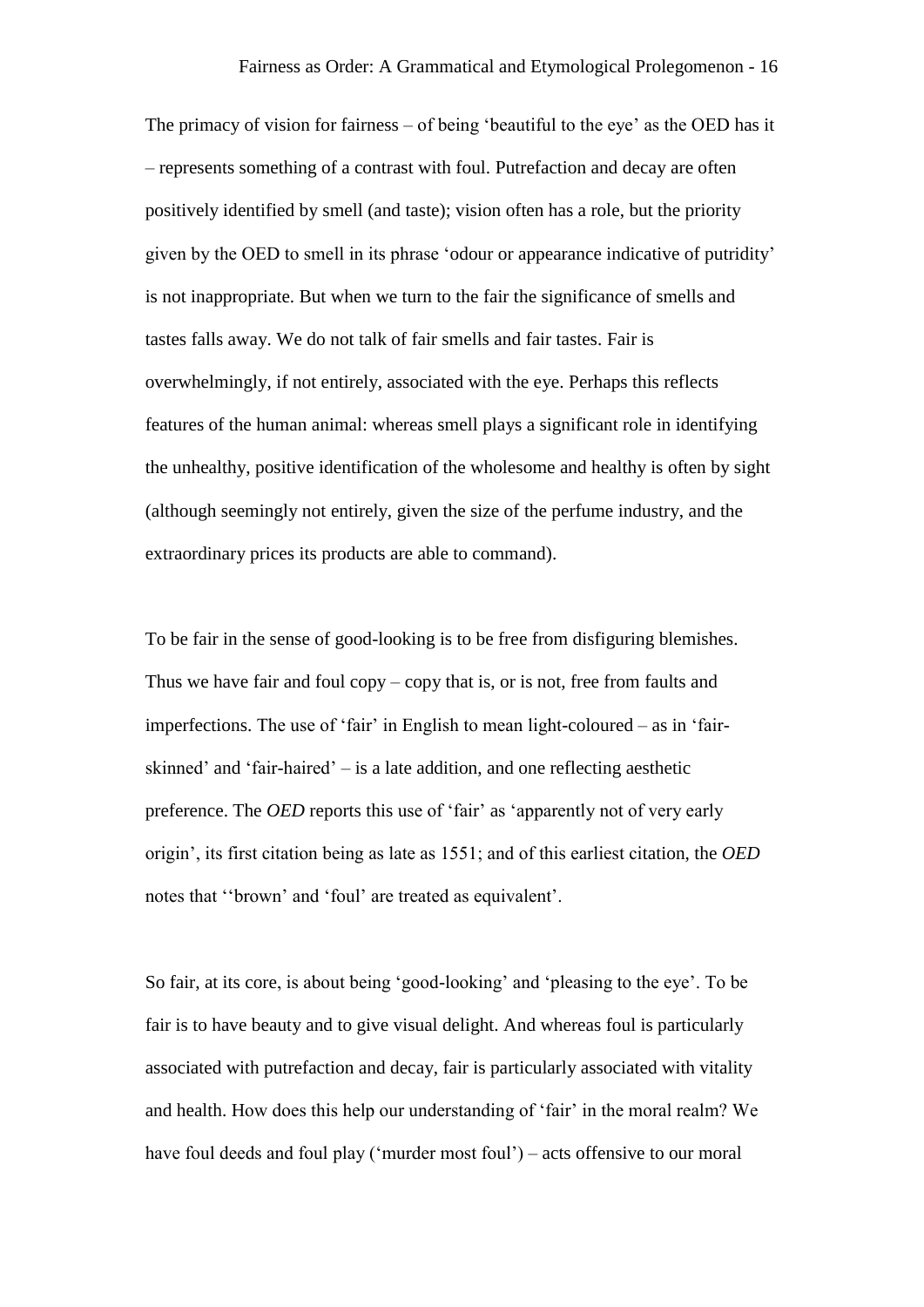sense, as the putrid offends our senses of smell, taste, and sight. And there is a moral sense of 'fair' – less used now than it once was – to refer to a character, conduct, or reputation that is free from moral stain or blemish. (See *OED* entry A9.) But what of the more specific moral notion of fair – fairness as associated with justice, equality, and impartiality? Arrangements that are fair in this sense are, no doubt, 'pleasing to the moral eye'. But what is it about such arrangements that make them so pleasing? To talk of 'pleasing to the moral eye' is to employ a metaphor of vision and perhaps of space. But what exactly is this metaphor, and how does it work?

If to be fair is to be 'beautiful to the eye; of pleasing form or appearance; goodlooking' (as the OED's first entry has it), what are the requirements of 'pleasing form or appearance'? What makes for beauty in a face, a building, or a landscape design? Some requirements we might refer to as requirements of *presence*. To be good-looking requires all the right elements, and only the right elements, to be present. Beauty is marred by incompleteness, and by the intrusion of extraneous elements. If one has missing teeth or a carbuncle, one would be ill-advised to enter a beauty contest. Second, there are requirements of *proportion*. A small nose, columns too narrow for their height, or a tree that has outgrown its surroundings, will threaten due proportion, harmony, and balance. Third, there are requirements of *placement*. The various elements must be in their proper place: nothing should be awry. Given the satisfaction of these requirements – the appropriate arrangement of the appropriate elements, all in due proportion, there is at least the possibility of pleasing form and beauty.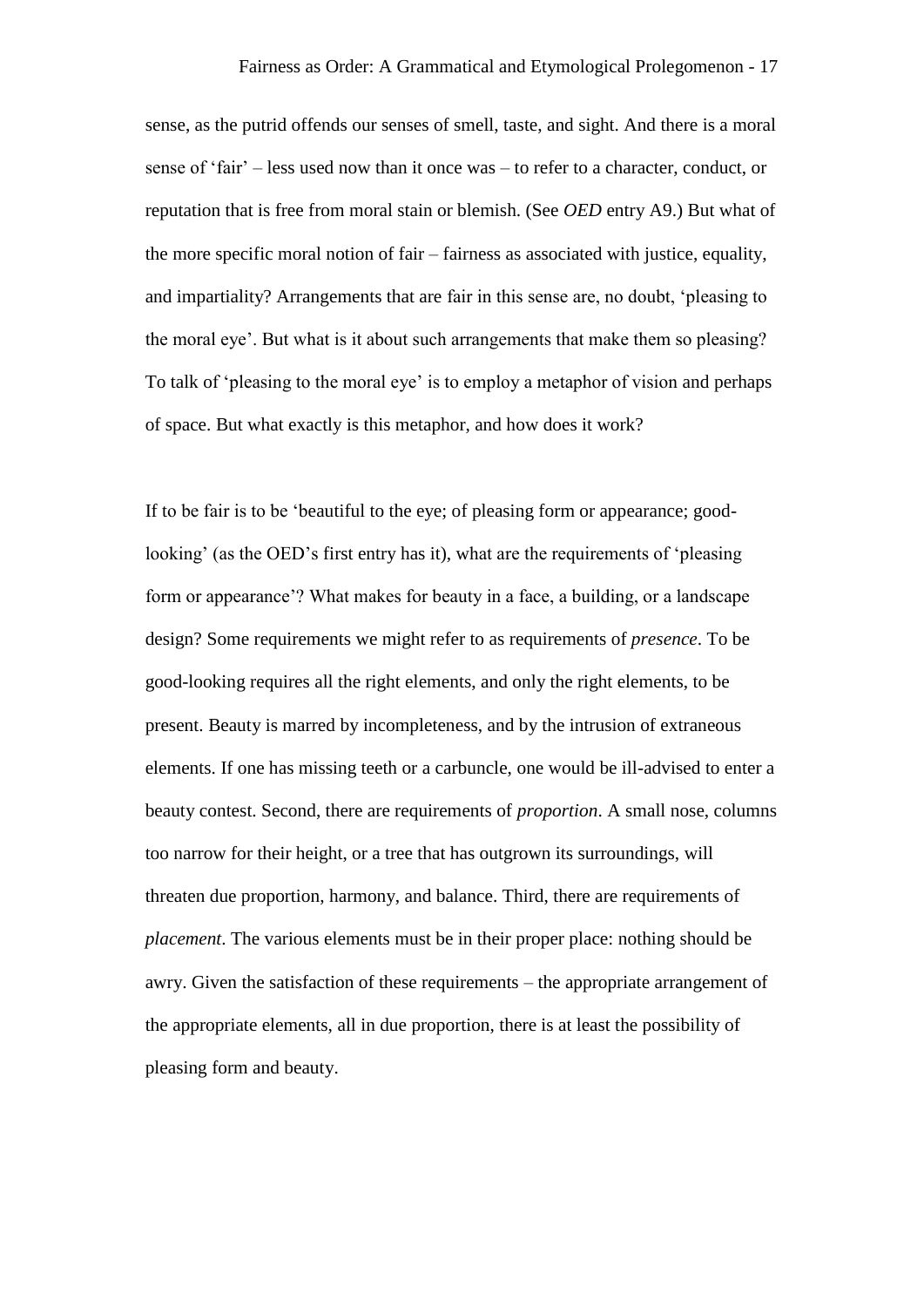We can refer to these elements of pleasing form – the requirements of presence, proportion, and placement – as requirements of order. The notion of order is a notion concerned with arrangement, particularly of spatial or temporal arrangement. Order requires that there not be chaos, although mere pattern and regularity are not enough. A world turned upside down – a world where fools rule or knaves profit – may be patterned, regular, and predictable. But it is not well-ordered. Order requires not merely that there is regularity, but that the pattern is an appropriate one.<sup>7</sup>

I take it, then, that at the heart of fairness is the idea of 'pleasing form' or 'goodlookingness', and that involved in these notions is the idea of order. Now as we have seen, an important aspect of fairness is the primacy of its application to contexts of vitality and health – paralleling the primary application of foulness to putridity, disease, and corruption. So the question arises: Is the suggestion that fair (and foul) be understood in terms of order plausible given the prime application of fair and foul to vitality, health, ill health, and decay? And surely it is. The notions of health and order are closely linked. To be in good health is to be 'in good order'; it is to suffer from no 'disorders'. A machine that ceases to function is 'out of order'. As organisms degenerate they break down; as they decay and fall apart, so order is lost. Cor*rupt*ion involves *rupt*ure and breakdown.

 $<sup>7</sup>$  Ulysses' listing makes the point that more is required for order than mere regularity:</sup> The heavens themselves, the planets, and this centre,

Observe degree, priority, and place,

Insisture, course, proportion, season, form,

Office, and custom, in all line of order …

William Shakespeare, *Troilus and Cressida*, Act 1, Scene 3.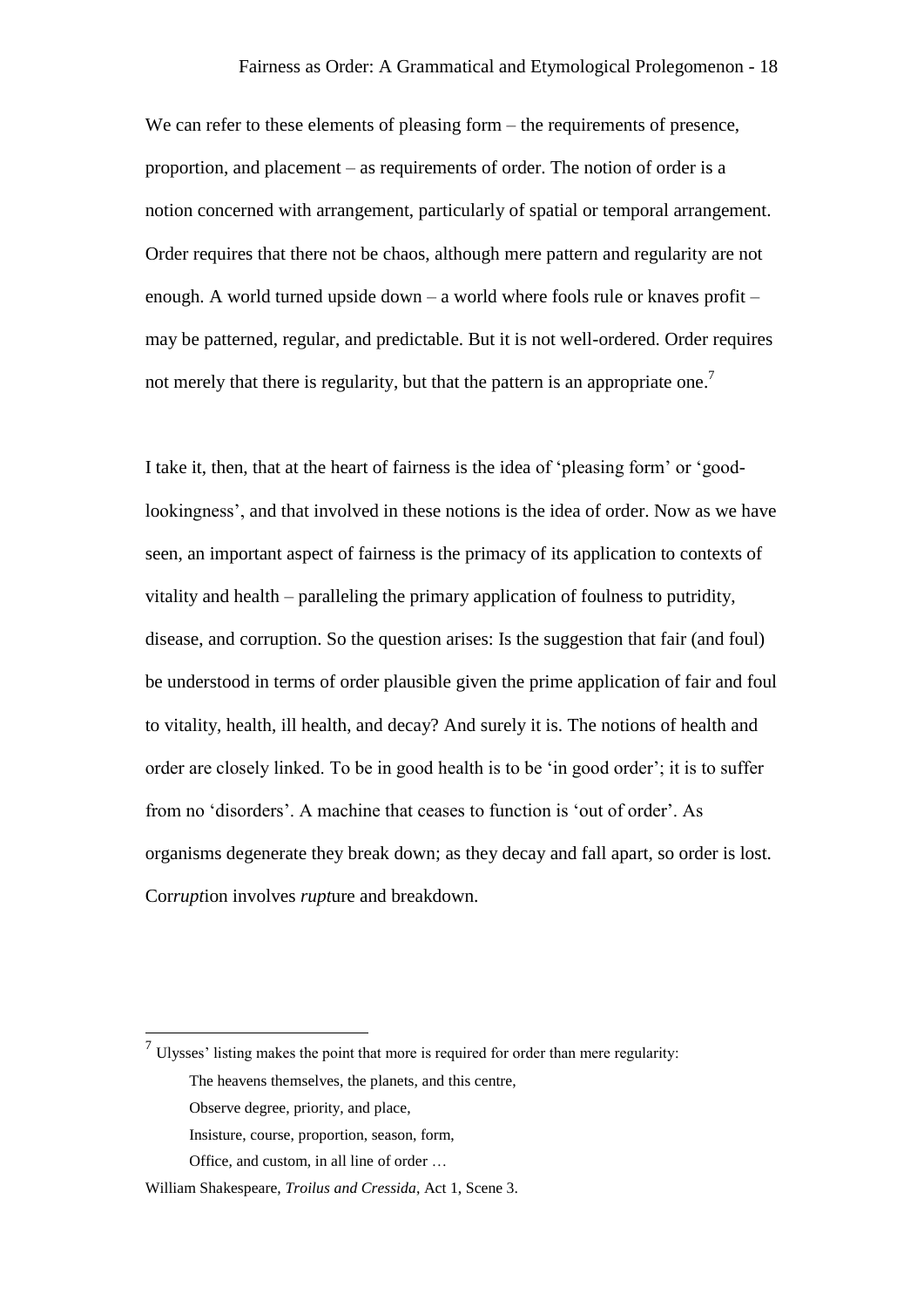Much of the good order that is health can be understood in the same way as the good order that is beauty – that is, in terms of presence, proportion and placement. Good health requires completeness: the presence (and functioning) of vital elements, both organs and nutrients. To be in good health is to be whole; and wholesome food is food for health. ('Health' and 'whole' are etymologically linked, and both are linked to 'holy'.) Health requires the absence of intrusive foreign elements, the avoidance of poisons and the excision of diseased parts lest they infect the whole. Good health requires that each part of the organism functions in harmony with other parts to maintain balance and with due proportion. It requires that nothing is awry or 'out of joint'; that all is in its proper place.

Health, then, is as much about order as beauty is. Thus one commonality between health and beauty is the applicability of fair and foul to both; but another is their both being infused with the idea of order. Understanding fair and foul in terms of order facilitates our understanding of these connections. It also allows us to account for another prominent application of 'fair' and 'foul': in descriptions of the weather.

To associate fair weather with health and beauty, and foul weather with decay, destruction and loathsomeness, is reasonable enough. A sunny aspect is pleasing to the eye; and when the sun shines crops can be harvested. Foul weather is not just unpleasant: storms and floods bring destruction, hunger, and death. But what makes fine weather fine, and foul weather foul, goes deeper than these associations. The notions of fair and foul weather are very much notions invoking the idea of order. The essence of weather that is fair – 'set fair' as we say – is stability. Weather that is foul is unsettled – unpredictable, chaotic, and disorderly. There is nothing strained in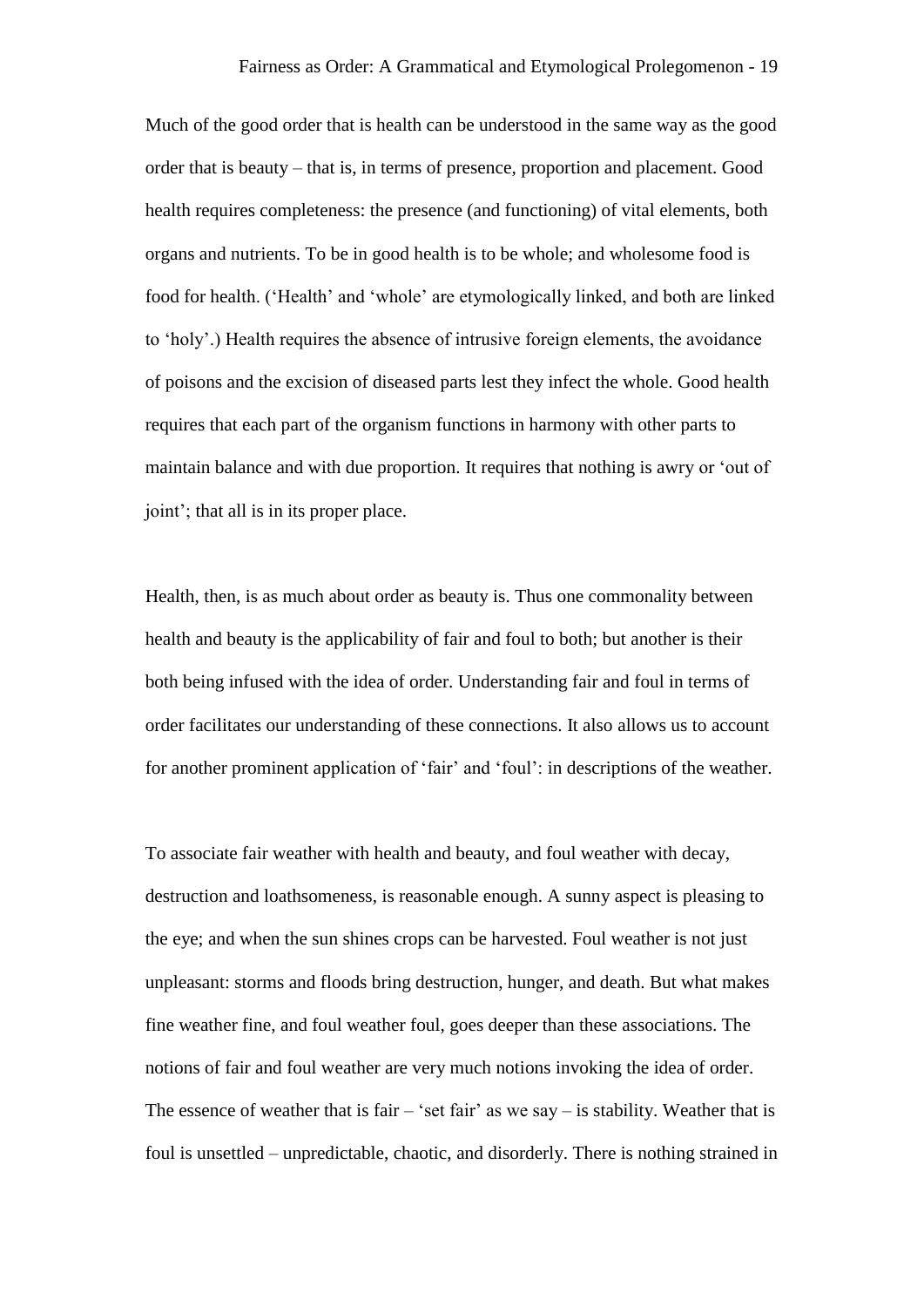Hobbes' comparing of 'foule weather' and war – his 'disorders of the present times'.<sup>8</sup> And, when he makes this comparison, he emphasizes not the battles and the showers, but the 'disposition thereto' and the absence of any 'assurance to the contrary'.<sup>9</sup> What characterizes foul weather (and war too) is the insecurity that is consequent to its chaotic, disorderly nature.

In this way, then, we may find coherence in the diverse senses that 'fair' has. The central applications refer to pleasing appearance and health; and underlying these uses seems to be the idea of order. From this core we can account for fair-haired, fair copy, and fair weather. We can explain fairways – both nautical and on golf courses. These are driveways and sail-ways that are free from obstacles – passage along them being, smooth, predictable and orderly. The question we must now consider is whether fairness retains its association with notions of pleasing form and appropriate order when we move from the concrete and earthy to the abstract and moral?

## **3. Unfairness as Disorder**

 $\overline{a}$ 

Is fairness – in the sense associated with justice and equality – also to be understood in terms of orderliness? One reason to think that it is, is the coupling of fair with reasonable, and of unfair with arbitrary. Why should unfair be habitually associated

<sup>8</sup> Hobbes, *Leviathan*, A Review, and Conclusion.

 $9 \n\t\cdot \ldots$  the notion of time, is to be considered in the nature of warre; as it is in the nature of weather. For as the nature of foule weather, lyeth not in a showre or two of rain; but in an inclination thereto of many days together: so the nature of war, consisteth not in actuall fighting; but in the known disposition thereto, during all the time there is no assurance to the contrary …' (Hobbes, *Leviathan*, Ch. 13).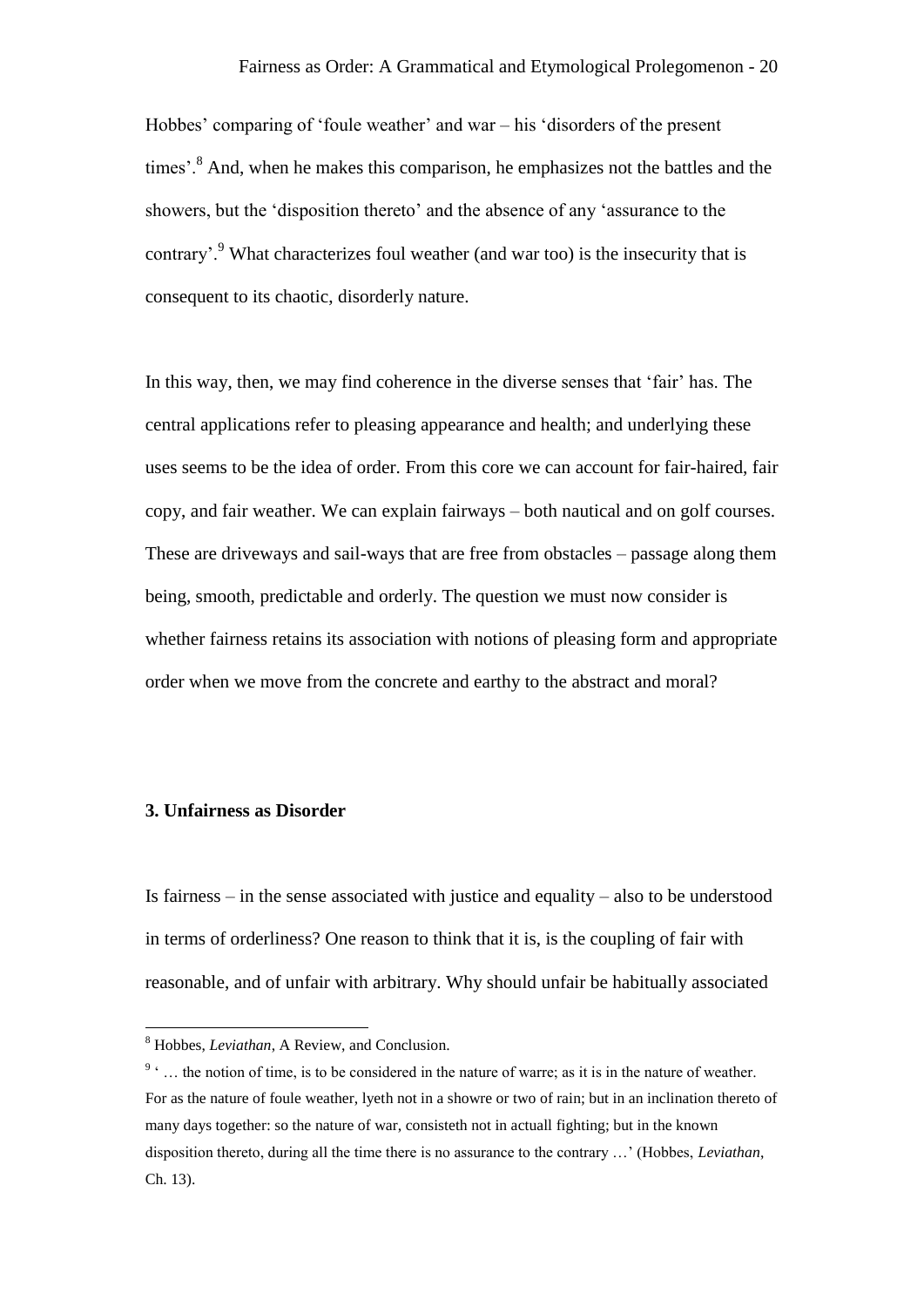with arbitrary? And what is objectionable about arbitrariness *per se*? Arbitrariness will often occasion failings and demerits. But why not focus on those demerits? Why think it any sort of a criticism to say that arrangements are 'arbitrary from the moral point of view'? To be arbitrary is to fail to reflect reason and thus to lack order. Arbitrariness makes for an absence of order. Understanding fairness in terms of order makes sense of the connection between the arbitrary and the unfair.

A second point concerns the grammars of 'fair' and 'order'. When considering the grammar of 'fair' I emphasized the absence of particularity – there not being 'unfairnesses' – and the absence of any priority of unfairness over fairness. These are also features of order's grammar. Disorder lacks particularity – it is not composed of discrete lumps of disorder. And comparisons and superlatives are as readily expressed in terms of order as disorder: we may talk of arrangements being 'very orderly' as well as 'very disorderly'. Disorder, it seems, has no priority over order. Like fair and unfair, order and disorder appear to be on the same level – at opposite ends of a continuum.

Does understanding fairness in terms of a visual and spatial metaphor of pleasing form and order have any serious rivals? It might be suggested that there is a more substantial metaphor at work – one that emphasizes the links between fairness and impartiality, and seeks to understand fairness in terms an absence of bias. But I suggest this approach is to be rejected – and for two reasons.

First, other things equal we ought to try to understand fairness in a way that reflects the other uses of the adjective 'fair', and the association with 'foul'. But the ideas of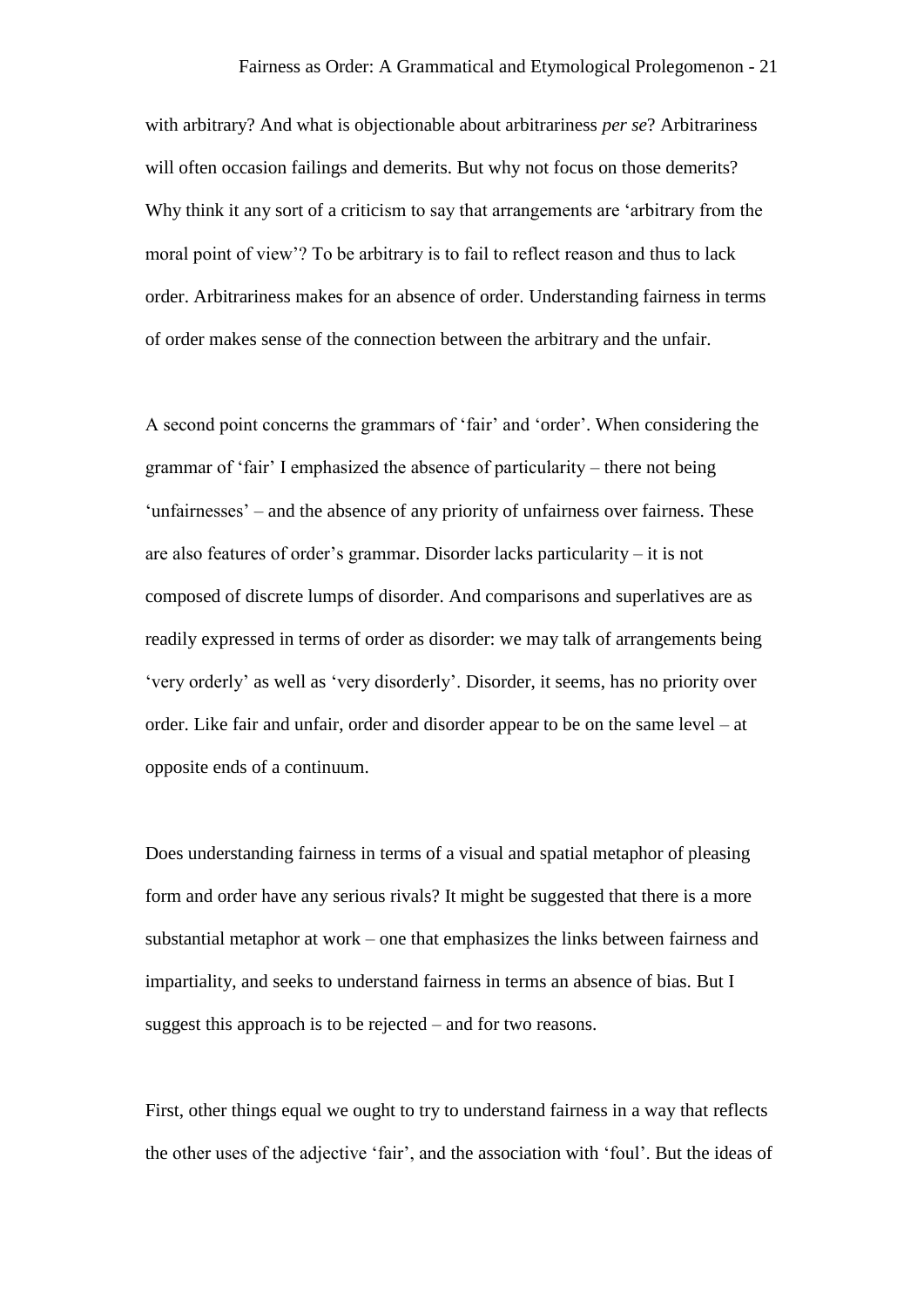bias and partiality are no help in connecting together the various uses of 'fair' or in connecting fair with foul.

Second, and perhaps more importantly, fairness ought not to be understood in terms of bias and partiality since an arrangement may be less fair even though it involves no bias or partiality. Suppose that you and I are each owed \$200 in wages by a bankrupt employer, and suppose the administrator winding up the company has only \$100 to allocate between us. One possibility is to divide the \$100 equally between us; another is to allocate it all one of us by tossing a fair coin.

Unless we have agreed to toss a coin for it, an equal allocation is fairer  $-$  no matter how fair and unbiased the coin-tossing.<sup>10</sup> But given that there is no partiality in the random allocation, it is hard to see how partiality can explain why an unequal division is fairer. By contrast understanding unfairness in terms of disorder explains immediately why the inequality produced by a random allocation is less fair. An equal outcome (here) is more orderly than an unequal one. (Thinking of fairness in terms of impartiality does not allow us to explain the importance of order to fairness. By contrast, thinking of fairness in terms of order does allow us to explain the importance of impartiality for fairness. To be partial and biased is to be moved by the wrong sorts of reasons – reasons that ought not to count. It will take extraordinary luck for such partiality not to issue in arbitrariness and disorder.)

But if 'fair' is to be understood in terms of order, what kind of disorder constitutes unfairness? The answer, I suggest, is disorderliness with respect to due. There is,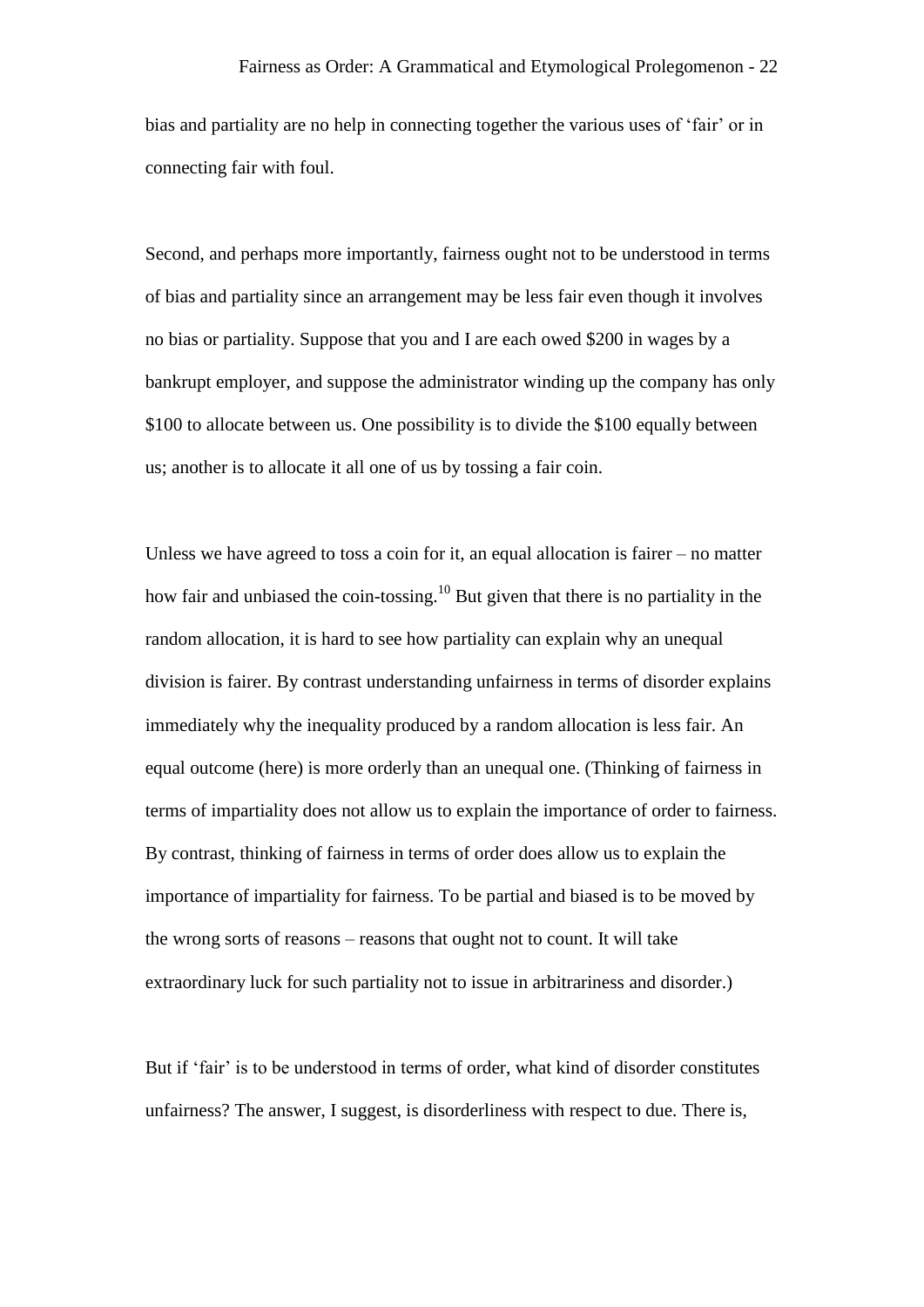surely, a close connection between fairness and due. If you really deserve some prize for musical performance, and I do not, then it is only fair that you get it and I do not. If your tribe is entitled to some piece of land, and mine is not, it would be unfair if my tribe were allocated it. As a first approximation at least, fairness seems to require that accordance with due.<sup>11</sup>

Understanding fairness in this way has the merit of accounting for the proximity between fairness and justice. Fairness and justice are close neighbours, and no account of fairness will be plausible if it fails to explain fairness's proximity to justice. Now the least controversial way to define justice is to say that it requires treatment according to due (where due is understood in terms entitlement, right, desert, and perhaps need). Thus we will account for the proximity of fairness and justice if we say that fairness too requires accordance with due – that is if the order required by fairness is that of being orderly with respect to due.

But if both justice and fairness are to be understood in terms of accordance with due, and they are not synonymous (as they are not), what is the difference between them? And how are the differences in grammar between 'just' and 'fair' to be explained? Why is injustice particular while unfairness is not? Why is justice a derivative of injustice, when unfairness is not prior to fairness?

<sup>&</sup>lt;sup>10</sup> This point is made by Nicholas Rescher, *Fairness* (New Brunswick, N.J.: Transaction, 2002), pp. 34-5.

 $11$  I suspect that this is only a first approximation, and that the order required for fairness can be supplied in ways other than accordance with due. Consider the case of genuinely voluntary slavery. Such slavery is (I take it) not in accordance with due (and is wrong and unjust); but I think that what is wrong with voluntary slavery is not that it is *unfair*. Its being voluntary seems to preclude its being unfair. My inference from such a case is that the requisite order for fairness need not be supplied by accordance with due, but may be provided in another way – in particular, by consent (such consent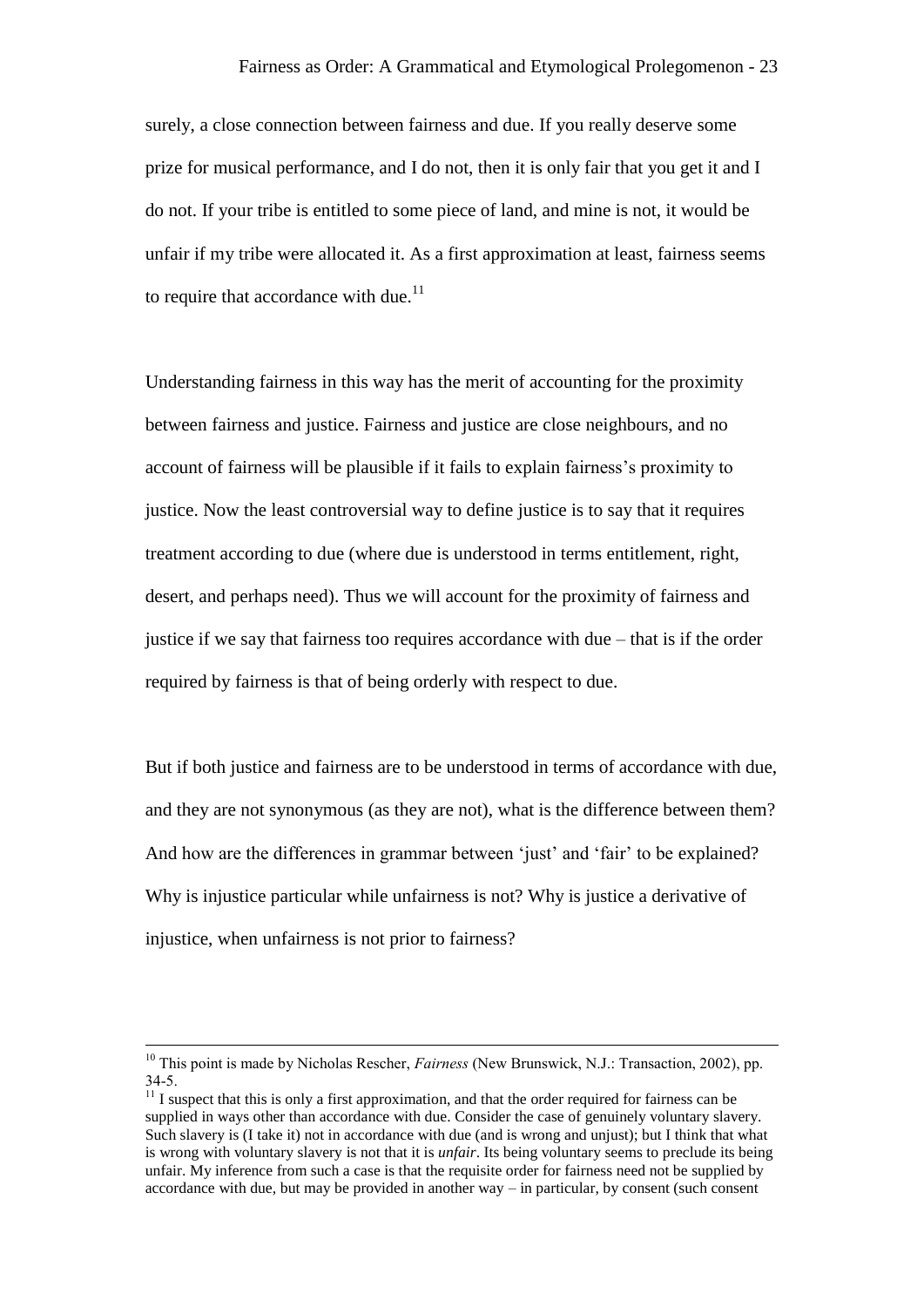Both fairness and justice require allocations in accordance with due. But 'accordance with due' can be understood in more than one way – in particular, in more and less demanding ways. The difference between fairness and justice is that the standard of accordance with due required for fairness is higher than that required for justice.

According to a minimalist (least demanding) interpretation of accordance with due there is accordance providing only that no-one is denied a benefit that is due. Interpreting accordance in this way entails that whenever there is a failure of accordance, someone is wronged by being denied what is due. This, I suggest, is the accordance required by justice. Providing there are no due denials there will be no injustices; hence there will be no injustice; hence there will be justice. Understanding justice on the basis of such an interpretation of accordance with due accounts for the particularity of injustice (an injustice being the denial of a due), and the priority of injustice over justice.

Fairness (like justice) requires, in general at least, that we are not denied those benefits that are our due. But to avoid unfairness a higher standard of accordance with due is required than this minimal standard that is enough to avoid injustice. Fairness does not require accordance with due in the strictest possible sense: it does not require that we receive only those benefits that are our due. (If we are all fortunate, and to the same degree, that is not unfair.) But it does require that where there are no differences in (overall) due, there should be no differences in (overall) allocation. This requirement allows us to explain why it is unfair not to redress the

not necessarily affecting what is due). I cannot complain that my being a slave is arbitrary if I am a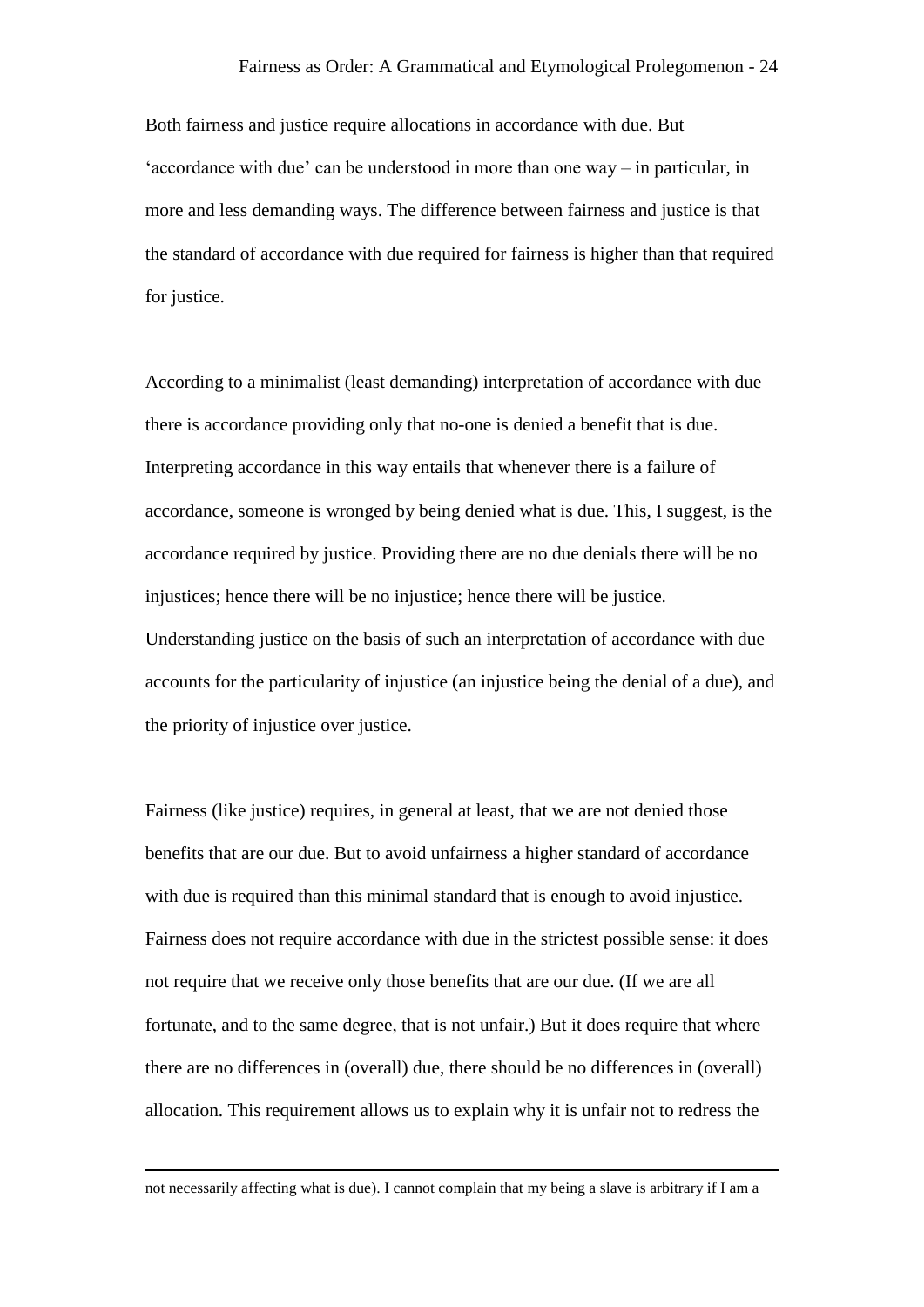natural lottery. It may also underpin the complaint of the vineyard labourers: after the dues (as understood by the complaining labourers) were met, some, but only some, received an excess. But there was no difference in due between the labourers as regards such excess.

The accordance with due necessary for avoiding unfairness may have other requirements. It may require that there not be suffering out of line with anything that is due. Suffering that we are due not to get is both unjust and unfair; but suffering that is merely not due (that is, not due, but which we are not due not to get it), can be unfair – if it is significant. A child's developing of cancer is unfair (though not unjust). It may be tempting to think that another requirement of the accordance necessary for avoiding unfairness is that where there are differences in (relevant) due, there ought to be differences in allocation (and perhaps even that allocations ought to be proportional to due). But there are reason (which I cannot discuss here), why this may not be so. Certainly it ought not to be assumed without argument that such differential allocation is a requirement of fairness.

I want to conclude by considering an objection to the account of fairness I have sketched, and by doing so clarify further the contrast between fairness and justice. I have claimed that fairness is to be understood in terms of order – in particular, of order with respect to due. But to this it might be objected that the emphasis I have given to disorder is misplaced since complaints of unfairness are not complaints about some impersonal good of order. A concern for fairness, so the objection runs,

slave only by virtue of my having (genuinely) consented to it.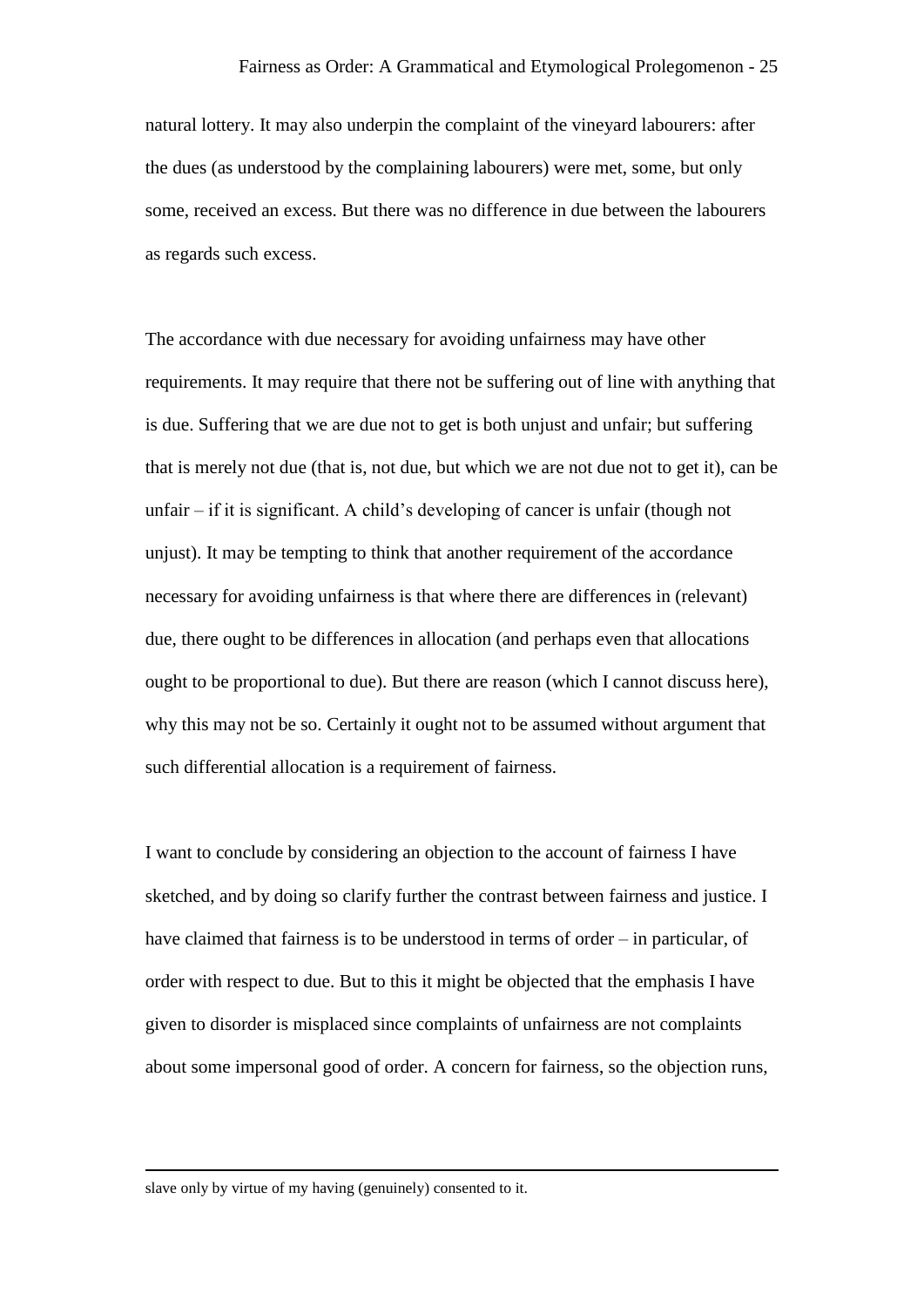is a concern for those who get treated unfairly. Complaints of unfairness are just as 'personal' as complaints of injustice.

I want to reject this objection. It is true, of course, that when there is unfairness there is (at least normally) someone who suffers unfairly. Often this is because the unfairness is a consequence of a due being denied. But even where unfairness involves no due denial, it will generally be easy for some to argue that they have done less well than they would have done had arrangements been fair. In this way we may claim that arrangements are unfair to us. I say generally since there are cases plausibly interpreted as 'unfair though not unfair to anyone'. For example consider this case. Shortly after Churchill's death, Attlee wrote the following appreciation:

He was, of course, above all, a supremely fortunate mortal. Whether he deserved his great fate or not, whether he won it or had it dropped into his lap, history set him the job that he was the ideal man to do. I cannot think of anybody in this country who has been favoured in this way so much . . . In this he was superbly lucky. And perhaps the most warming thing about him was that he never ceased to say so.<sup>12</sup>

It is hardly fair for one person to be so much luckier than everyone else. But it less obvious that this is a case where anyone – everyone else – can reasonably complain of having suffered unfairly.

<sup>&</sup>lt;sup>12</sup> As quoted in Kenneth Harris, *Attlee* (London: Weidenfeld and Nicholson, 1984) p. 569.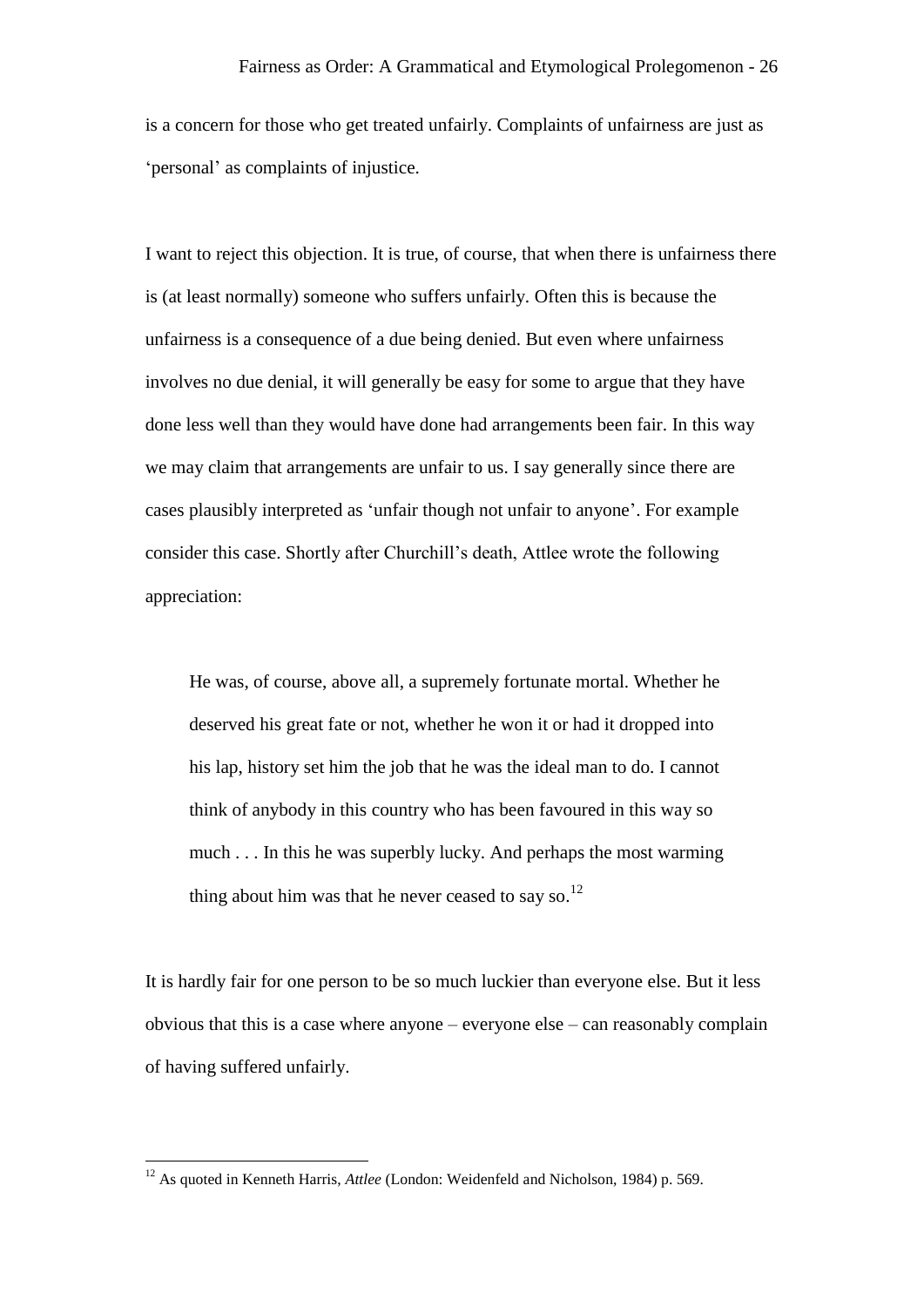However, even if there are no cases of 'unfair, but not unfair to anyone', there is an important distinction between complaints of unfairness and complaints of injustice in terms of what they presuppose. When there is injustice, there is the denial of a due (or so I have claimed). The existence of the due denial entails that there is disorder with respect to due, and one reason one might care about injustice is on the basis of a concern for order with respect to due. But – and this is the crucial point – even if one did not care at all about such order, one could care about injustice. One could care that a due had been denied.

But now consider unfairness – and to avoid getting distracted by considerations that are not essential for unfairness, consider a case of unfairness that is not unjust (that is, a case of unfairness where there is no due denial). Suppose that you and I are both due 2 units of the good, and that these are the only (relevant) dues we have. (Thus suppose it is not the case that either of us is due not to get more than 2 units; and nor is it the case that either of us is due to get whatever it is that the other in fact gets).

Suppose now that I get 3 units while you get 5. I complain that the allocation is unfair, and that it is unfair to me. This seems reasonable enough: I have got less than I would have got under the fair allocation that it is natural to consider – the allocation where each of us gets 4. But what is the basis of my complaint and what does it presuppose? I may complain that I have received less than you. But why should that matter? It will matter, of course, if I have a due to get whatever you get. In that case my getting only 3 will be unfair (and unjust too) since my due will be denied. But what is my complaint if I have no such due – if my getting only 3 is